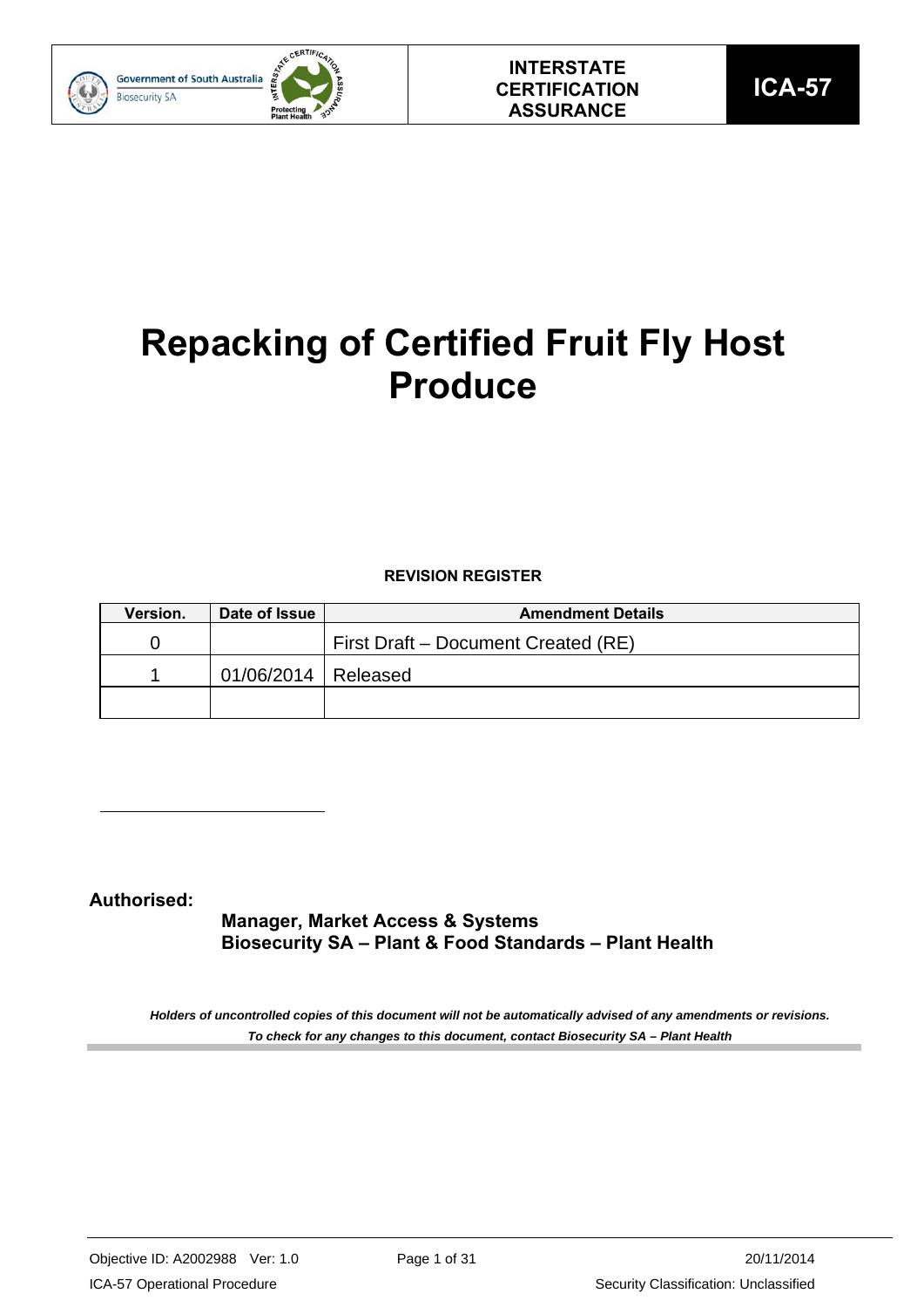



## **TABLE OF CONTENTS**

| 2                                                                           |  |
|-----------------------------------------------------------------------------|--|
|                                                                             |  |
| 3                                                                           |  |
| 4                                                                           |  |
| 5                                                                           |  |
| 6                                                                           |  |
| $\overline{7}$                                                              |  |
| 7.1                                                                         |  |
| 7.2                                                                         |  |
| 7.3                                                                         |  |
| 7.3.1                                                                       |  |
| 7.3.2                                                                       |  |
| 7.3.3                                                                       |  |
| 7.3.4                                                                       |  |
| 7.3.5                                                                       |  |
| 7.3.6                                                                       |  |
| 7.3.7<br>Temperature Sensing and Recording Equipment  12                    |  |
| 7.3.8                                                                       |  |
| 7.3.9                                                                       |  |
| 7.4                                                                         |  |
| 7.4.1                                                                       |  |
| 7.4.2                                                                       |  |
| 7.4.3                                                                       |  |
| 7.5                                                                         |  |
| Plant Health Assurance Certificate (PHAC) Distribution  16<br>7.5.1         |  |
| Identification and Traceability of Certified Produce (Labelling)  16<br>7.6 |  |
| 8                                                                           |  |
| 8.1                                                                         |  |
| 8.2                                                                         |  |
| 8.2.1                                                                       |  |
| 8.2.2                                                                       |  |
| 8.2.3                                                                       |  |
| 8.2.4                                                                       |  |
| 8.3                                                                         |  |
| 8.3.1                                                                       |  |
| 8.3.2                                                                       |  |
| 8.3.3                                                                       |  |
| 8.3.4                                                                       |  |
| 8.4                                                                         |  |
| 8.5                                                                         |  |
| 8.6                                                                         |  |
| 9                                                                           |  |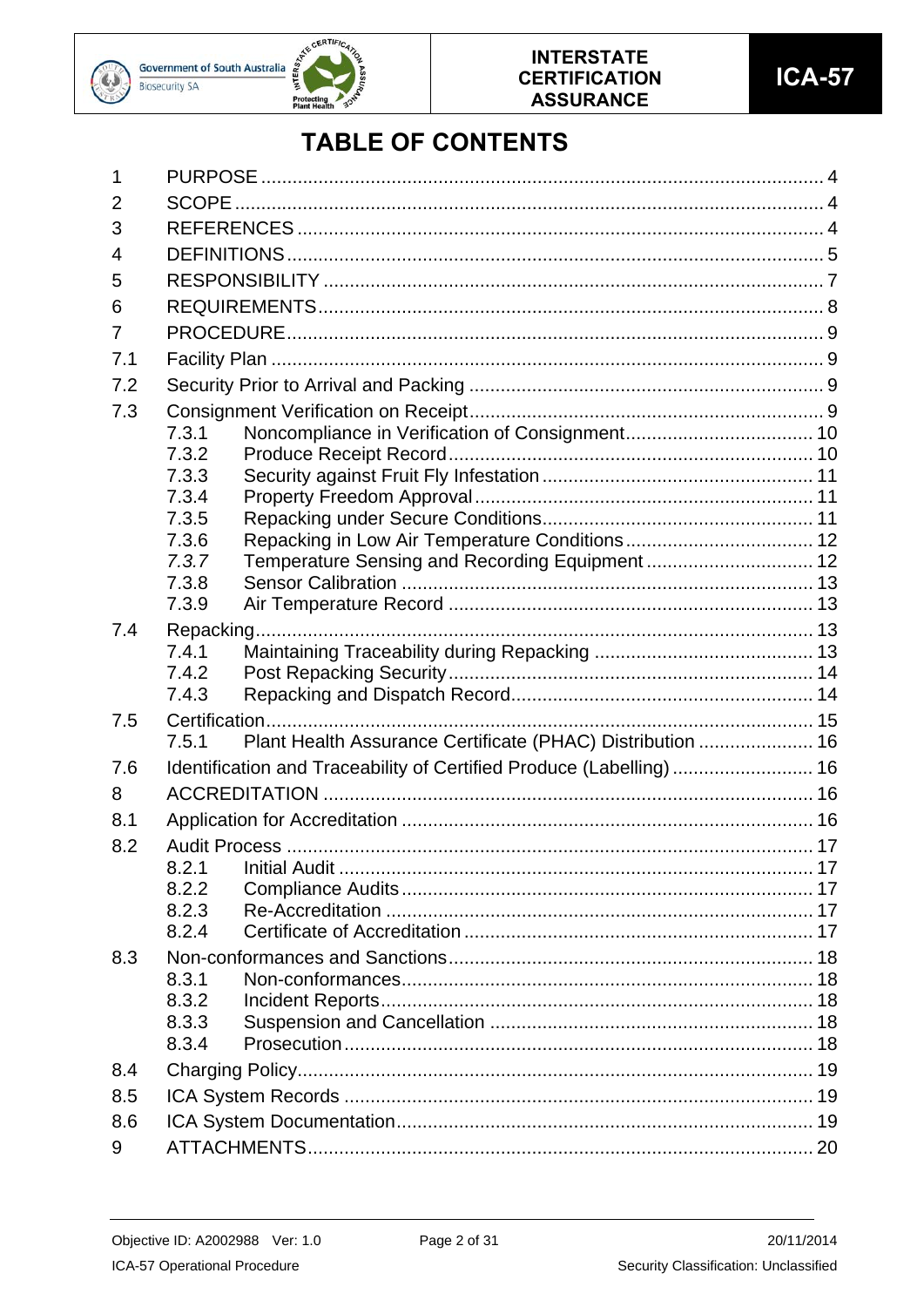



A copy of this Operational Procedure and other ICA information is available on the Biosecurity SA web-site at http://www.pir.sa.gov.au/ica

All contact regarding this Operational Procedure or ICA should be made to the Market Access Officer, Biosecurity SA - Plant Health Operations on (08) 8207 7814.

Objective ID: A2002988 Ver: 1.0 Page 3 of 31 20/11/2014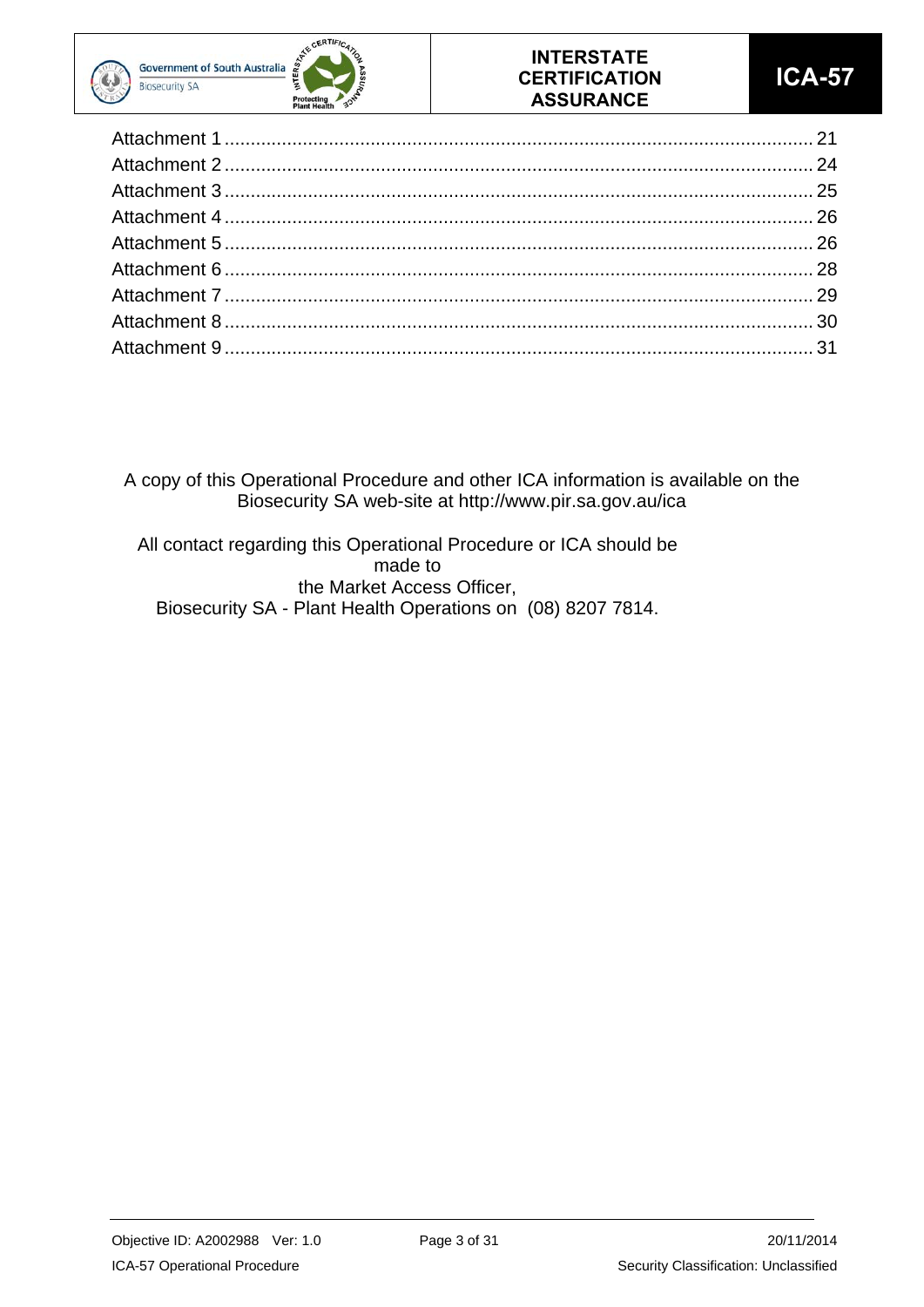



## **1 PURPOSE**

**Biosecurity SA** 

The purpose of this procedure is to describe:

- the principles of operation, design features and standards required for repacking of certified Queensland fruit fly and Mediterranean fruit fly host produce; and
- the responsibilities and practices of personnel;

when certifying and repacking certified fruit fly host produce under this Interstate Certification Assurance (ICA) arrangement.

This procedure does not allow for repacking of uncertified produce nor does it allow for repacking of produce already certified under ICA-57. Produce sourced from an area free of either Queensland Fruit Fly (QFF) or Mediterranean fruit fly (MFF) that is uncertified for these pests, must not be repacked and certified under this Operational Procedure.

## **2 SCOPE**

This procedure covers all certification for the repacking of certified fruit fly host produce by a business operating under this ICA arrangement in South Australia.

Pest(s):

- Queensland Fruit Fly (QFF) (*Bactrocera tryoni*); and
- Mediterranean fruit fly (MFF) (*Ceratitis capitata*)

Produce:

Queensland Fruit Fly (QFF) and Mediterranean fruit fly (MFF) susceptible host fruits

Certification of repacking of certified fruit fly host produce under this Procedure may not be an accepted quarantine entry condition for all interstate and intrastate markets.

Some interstate and intrastate markets may require additional plant health certification for pests and diseases other than fruit fly as a condition of entry.

It is the responsibility of the business consigning the produce to ensure compliance with all applicable quarantine requirements.

Information on interstate quarantine requirements can be obtained from Biosecurity SA or the plant quarantine service in the destination state or territory.

## **3 REFERENCES**

- WI-02 Guidelines for Completion of Plant Health Assurance Certificates
- Destination State's Plant Quarantine Entry Requirements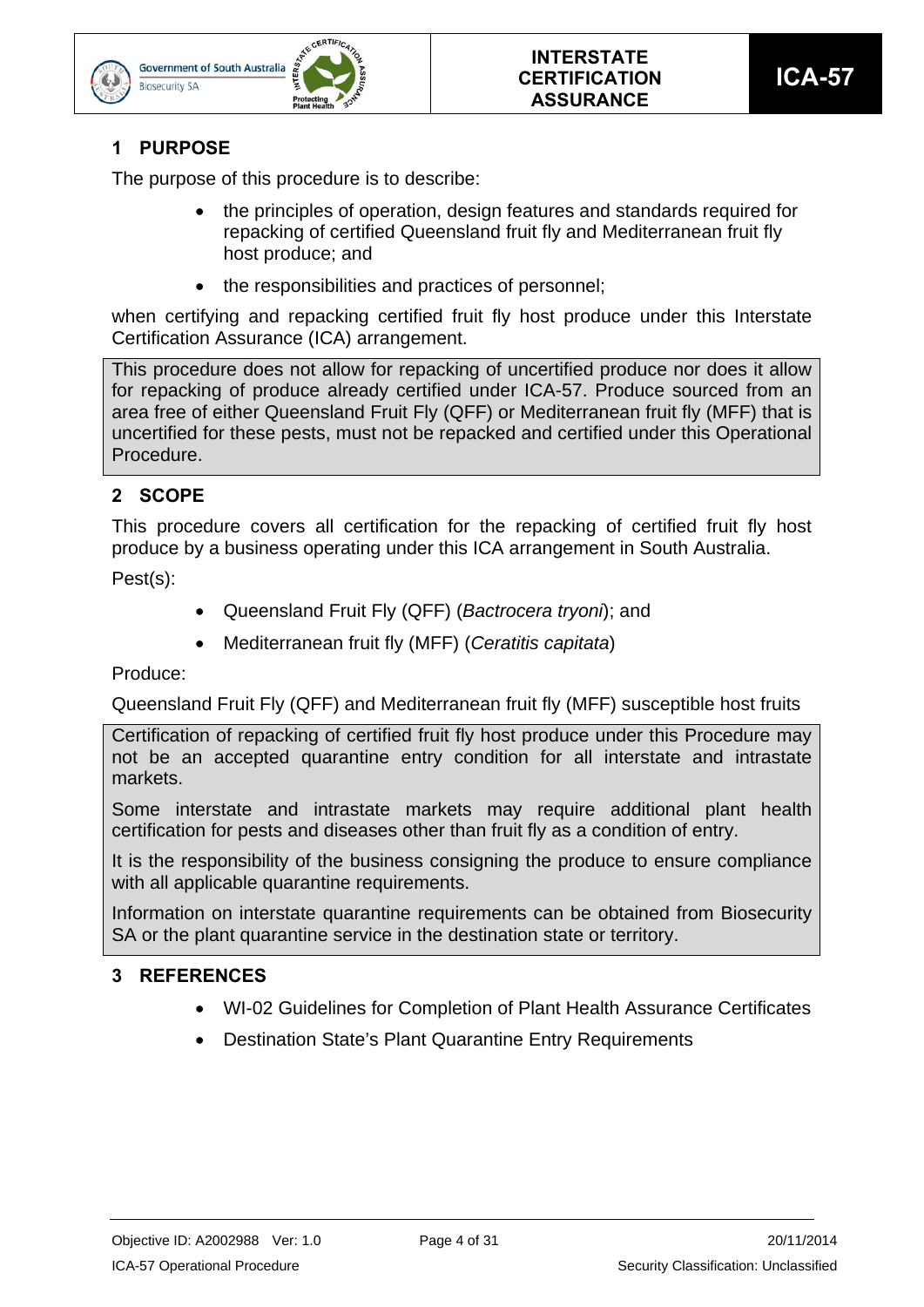





## **4 Definitions**

| Accredit                         | means to accredit persons to issue Assurance Certificates<br>under the Plant Health Act 2009.                                                                                                                                                                                                                                                 |
|----------------------------------|-----------------------------------------------------------------------------------------------------------------------------------------------------------------------------------------------------------------------------------------------------------------------------------------------------------------------------------------------|
| <b>Accrediting Authority</b>     | means the governing jurisdiction (Biosecurity SA - Plant<br>Health) with whom the business is accredited with.                                                                                                                                                                                                                                |
| Application for<br>Accreditation | means an Application for Accreditation of a business for<br>an Interstate Certification Assurance (ICA) arrangement.                                                                                                                                                                                                                          |
| <b>Assurance Certificate</b>     | means a Plant Health Assurance Certificate.                                                                                                                                                                                                                                                                                                   |
| Audit                            | mean an activity undertaken to evaluate conformance or<br>non-conformance with accreditation requirements.                                                                                                                                                                                                                                    |
| <b>Authenticated Copy</b>        | means a copy of a certificate provided where the original<br>has been lost. The PHAC must be signed and dated by<br>the authorised signatory and endorsed with the words<br>"This is a true copy of the original". A PHC must be faxed<br>from an interstate department of agriculture office (with the<br>fax header indicating the sender). |
| <b>Authorised Signatory</b>      | means an employee of an ICA accredited business whose<br>name and specimen signature is provided on the<br>business's Authorised Signatory form.                                                                                                                                                                                              |
| Authorised Inspector             | means a person authorised as an inspector under the<br>Plant Health Act 2009                                                                                                                                                                                                                                                                  |
| <b>Biosecurity SA</b>            | means Biosecurity SA - Plant Health                                                                                                                                                                                                                                                                                                           |
| <b>Business</b>                  | means the legal entity responsible for the operation of the<br>facility and arrangement detailed in the Application for<br>Accreditation.                                                                                                                                                                                                     |
| Certification                    | means a Plant Health Certificate or a Plant Health<br>Assurance Certificate, which verifies that a consignment<br>meets the requirements of an Interstate Certification<br>Assurance<br>Operational Procedure or an interstate<br>quarantine entry requirement.                                                                               |
| Consignment                      | means a discrete quantity of product transport to a single<br>consignee at one time.                                                                                                                                                                                                                                                          |
| <b>Destination State</b>         | means the state or territory to which the product shall be<br>consigned following repacking of certified produce.                                                                                                                                                                                                                             |
| Facility                         | means the approved location where produce is repacked<br>and where certification operations covered by the ICA<br>arrangement are conducted.                                                                                                                                                                                                  |
| <b>Fruit Fly</b>                 | means Queensland fruit fly, species Bactrocera tryoni<br>(Frogatt) and Mediterranean fruit fly, species Ceratitis<br>capitata (Wiedemann).                                                                                                                                                                                                    |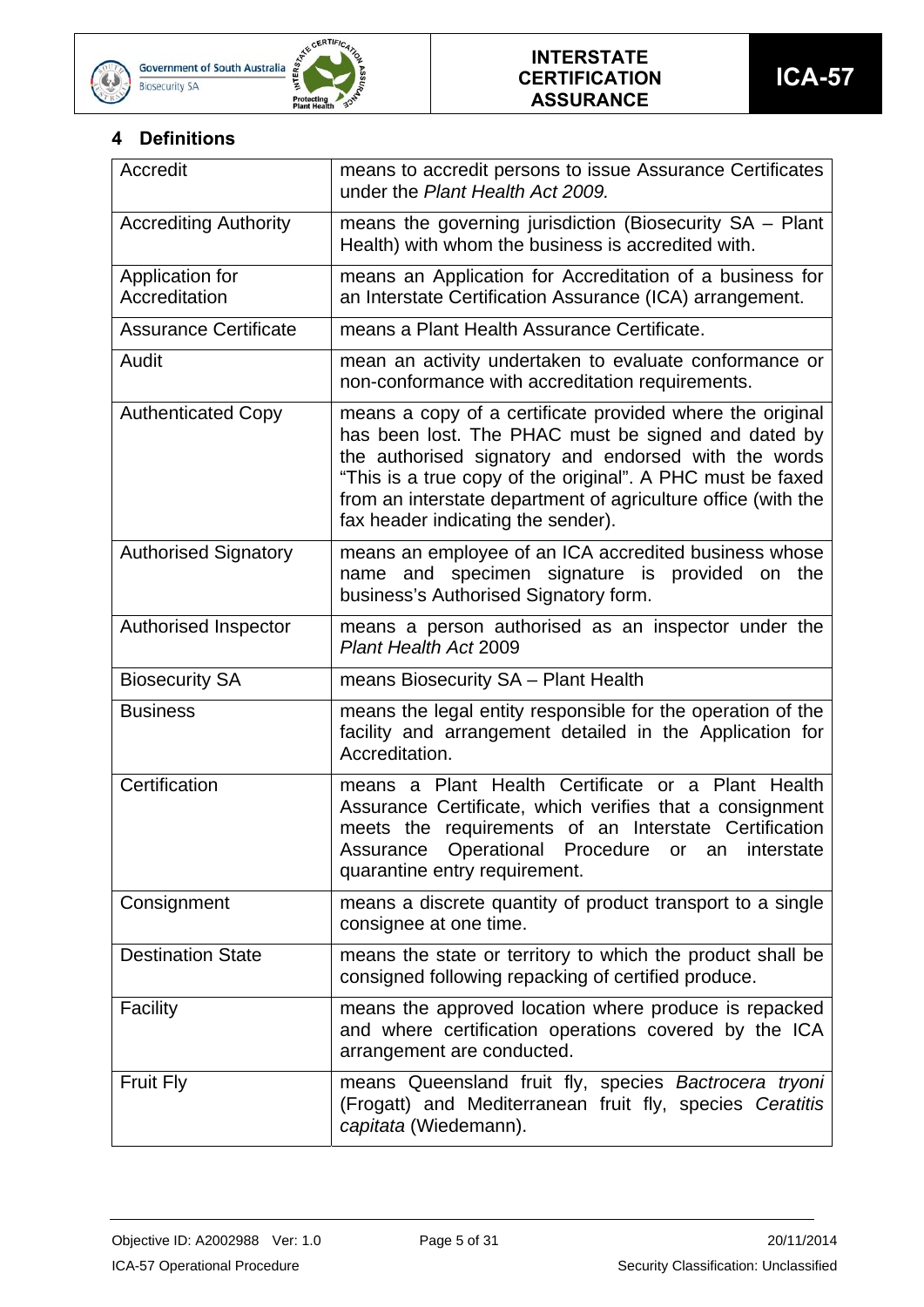





| <b>Fruit fly Free Area</b>      | means an area or property within a state or territory<br>recognised as being free of MFF or QFF by the accrediting<br>authority. |  |  |  |  |  |  |  |  |
|---------------------------------|----------------------------------------------------------------------------------------------------------------------------------|--|--|--|--|--|--|--|--|
| <b>Importing State</b>          | means the state or territory receiving produce certified<br>under the repacking ICA procedure.                                   |  |  |  |  |  |  |  |  |
| <b>Mediterranean Fruit Fly</b>  | means all stages of the species Ceratitis capitata                                                                               |  |  |  |  |  |  |  |  |
| (MFF)                           | (Wiedemann).                                                                                                                     |  |  |  |  |  |  |  |  |
| Mediterranean Fruit Fly         | means any plant part specified as a host of Mediterranean                                                                        |  |  |  |  |  |  |  |  |
| (MFF) Host Produce              | Fruit Fly (MFF) by an importing state quarantine authority.                                                                      |  |  |  |  |  |  |  |  |
| Non-conformance                 | means a nonfulfillment of a specified requirement.                                                                               |  |  |  |  |  |  |  |  |
| Package                         | means an article in which produce is, or has been,<br>or packed, and includes<br>contained, wrapped<br>bulk<br>containers.       |  |  |  |  |  |  |  |  |
| <b>Plant Health Assurance</b>   | means certification issued by an Authorised Signatory of                                                                         |  |  |  |  |  |  |  |  |
| Certificate (PHAC)              | an ICA accredited business.                                                                                                      |  |  |  |  |  |  |  |  |
| <b>Plant Health Certificate</b> | means certification issued by an authorised officer in                                                                           |  |  |  |  |  |  |  |  |
| (PHC)                           | another state or territory.                                                                                                      |  |  |  |  |  |  |  |  |
| Queensland fruit fly            | means all life stages of the species Bactrocera tryoni                                                                           |  |  |  |  |  |  |  |  |
| (QFF)                           | (Froggatt).                                                                                                                      |  |  |  |  |  |  |  |  |
| Queensland fruit fly            | means any plant part specified as a host of Queensland                                                                           |  |  |  |  |  |  |  |  |
| (QFF) Host Produce              | fruit fly (QFF) by an importing state quarantine authority.                                                                      |  |  |  |  |  |  |  |  |
| Repacking                       | means the process of unpacking certified produce and<br>repacking the produce into new packages.                                 |  |  |  |  |  |  |  |  |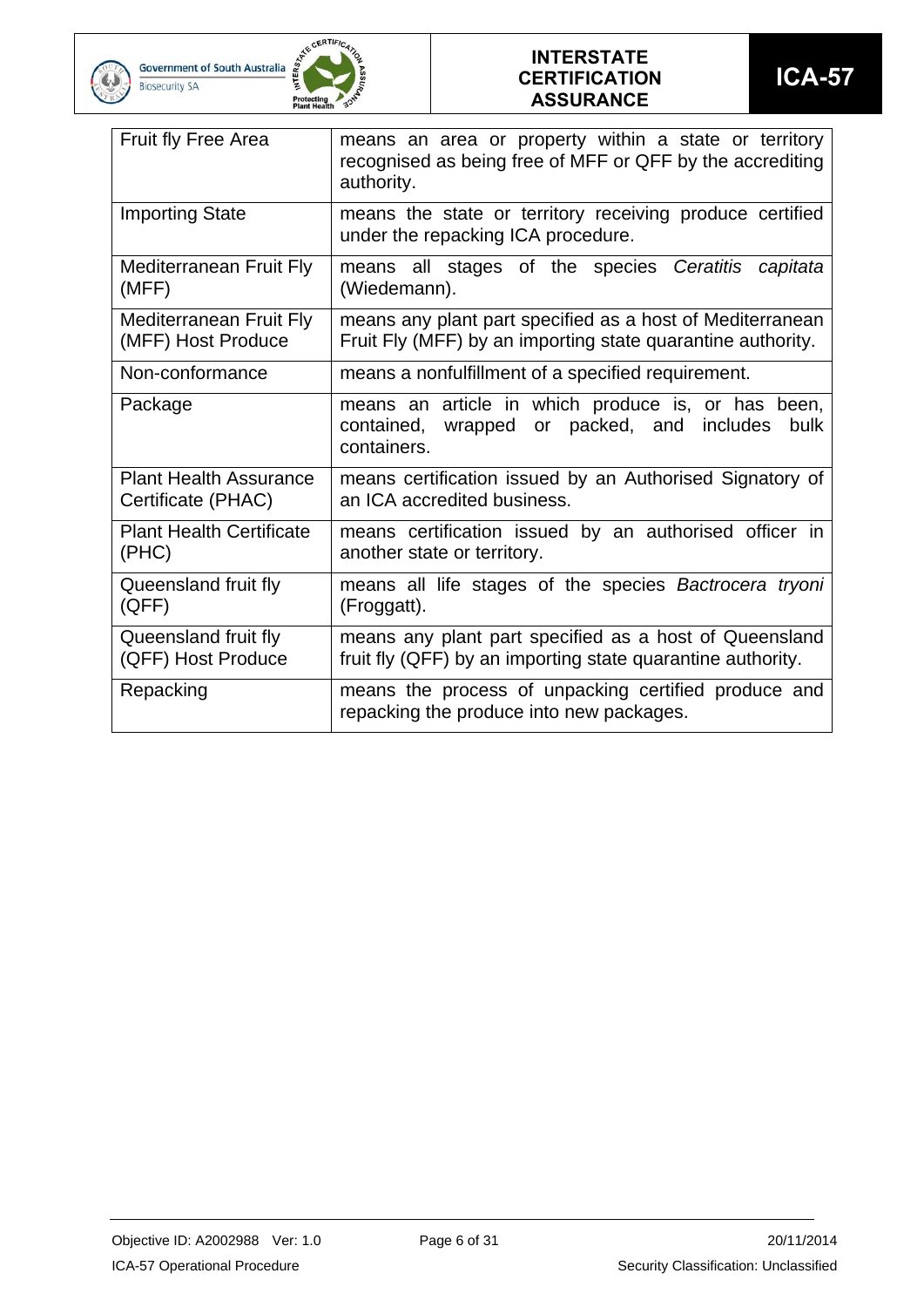



## **5 RESPONSIBILITY**

**Biosecurity SA** 

The **Certification Controller** is responsible for –

- ensuring the business and its staff comply with their responsibilities and duties under this procedure;
- representing the business during audits and other matters relevant to ICA accreditation;
- training staff in their duties and responsibilities under this procedure;
- ensuring the business has a current accreditation for an ICA arrangement under this procedure;
- maintaining a property plan for each property on which fruit fly host produce will be repacked for certification under this procedure;
- isolating material not meeting certification and labelling requirements and informing Biosecurity SA;
- overseeing the release of conforming produce;
- informing suppliers of the requirement to consign produce under conditions which prevent infestation by fruit fly.

The **Produce Receipt Person** is responsible for –

- ensuring consignments are secured against infestation upon receipt (as required);
- verifying consignments for certification and labelling;
- ensuring a Plant Health Certificate or Plant Health Assurance Certificate is received with each delivery of fruit fly host produce;
- keeping copies of certificates;
- ensuring produce received for packing and certification is in original packages with original labelling;
- ensuring identification, traceability and segregation of conforming and non-conforming produce;
- completing the Produce Receipt Record

The **Product Controller** is responsible for –

- ensuring all produce is handled, stored and repacked in secure conditions and remains segregated and identifiable at all times;
- maintaining temperature sensing and recording equipment calibration records (if applicable);
- complying with the Cold Climate Repacking requirements (if applicable);
- maintaining the Air Temperature Record (if applicable):
- maintaining the Repacking and Dispatch Record.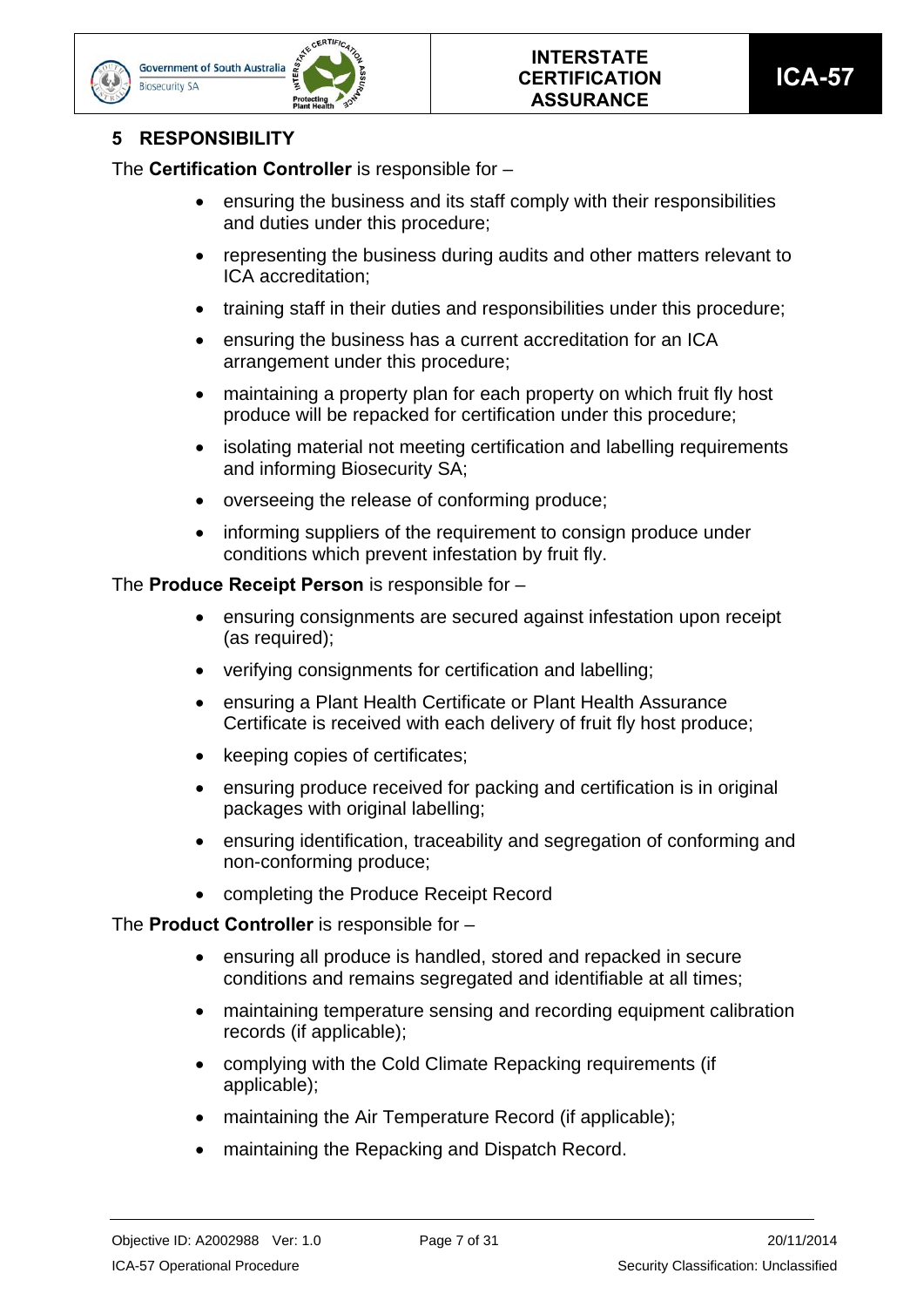



## The **Authorised Dispatcher** is responsible for –

- ensuring all packages covered by a PHAC are identified (refer to 7.7);
- ensuring certified produce is transported in secure conditions;
- maintaining copies of all PHAC's issued by the business under this procedure.

The **Authorised Signatory** is responsible for -

- ensuring, prior to signing and issuing an Assurance Certificate, that produce covered by the certificate has been prepared in accordance with this procedure;
- ensuring the details on the certificate are true and correct in every particular; and
- ensuring that all quarantine entry conditions of the destination state or territory has been complied with.

## **6 REQUIREMENTS**

Fruit fly host produce certified for repacking under this procedure must comply with the following requirements:

- Received with a Plant Health Assurance Certificate (PHAC) or a Plant Health Certificate (PHC), which certifies that the produce:
	- $\circ$  has been treated for fruit fly in a manner approved by the intended destination state; or
	- o is from an area free from QFF and/or MFF; and
- received, stored, repacked and consigned under conditions which prevent infestation by QFF and/or MFF

Biosecurity SA and interstate quarantine authorities maintain the right to inspect certified produce at any time and to refuse to accept a certificate where produce is found to not comply with specified requirements.

Produce received with certification issued under ICA-57 must not be repacked under this procedure.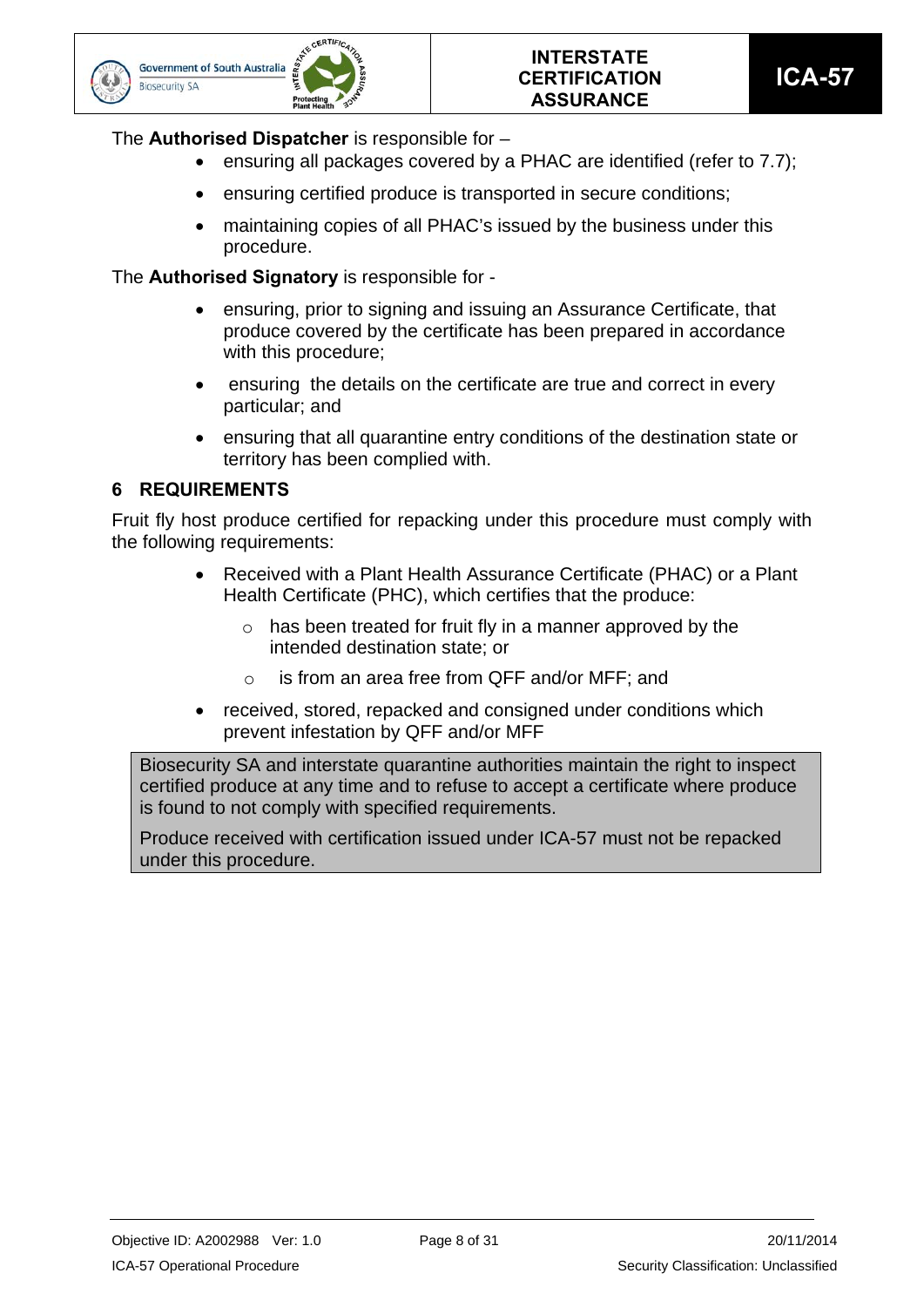

## **7 PROCEDURE**

**Biosecurity SA** 

## **7.1 Facility Plan**

The Certification Controller shall maintain a Facility Plan (Attachment 4) for each property used for repacking. The Facility Plan shall include the following details:

- the location where certified product is stored prior to repacking;
- if applicable, the location of the secure packing area;
- the location where repacked product is stored prior to consignment:
- areas identified for holding and storing non-conforming product at the site; and
- if applicable, temperature sensor locations (refer to 7.3.7).

A copy of the business's Facility Plan shall be included with the business's Application for Accreditation. If any changes occur to the layout of the facility used in conjunction with any part of this procedure, a new Facility Plan must be submitted to Biosecurity SA within ten (10) working days of the change occurring.

## **7.2 Security Prior to Arrival and Packing (if travelling through fruit fly endemic or outbreak area)**

Produce must be handled, stored and transported continuously under secure conditions for the duration of transit to the consignor from its point of origin if not travelling through a continuous fruit fly free area. Secure conditions include:

- unvented packages; or
- vented packages with the vents secured with mesh with a maximum aperture of 1.6mm; or
- vented packages enclosing a liner bag or liner sheets that obscure vent holes; or
- packages, bins or palletized units fully enclosed under plastic wrap, tarpaulins, hessian, mesh or other coverings which provide a maximum aperture of 1.6mm; or
- for bulk consignments handled, stored and transported in commercial cool storage at less than 10ºC.

## **7.3 Consignment Verification on Receipt**

The Produce Receipt Person must verify the details of each consignment within 24 hours of receiving the product and prior to repacking operations. The Produce Receipt Person shall:

- ensure an original Plant Health Assurance Certificate (PHAC) or Plant Health Certificate (PHC) accompanies the consignment;
- verify the certificate details have not been altered without appropriate endorsement and authorisation. ensure the quantity of packages and type of produce in the consignment match the details provided on the certificate.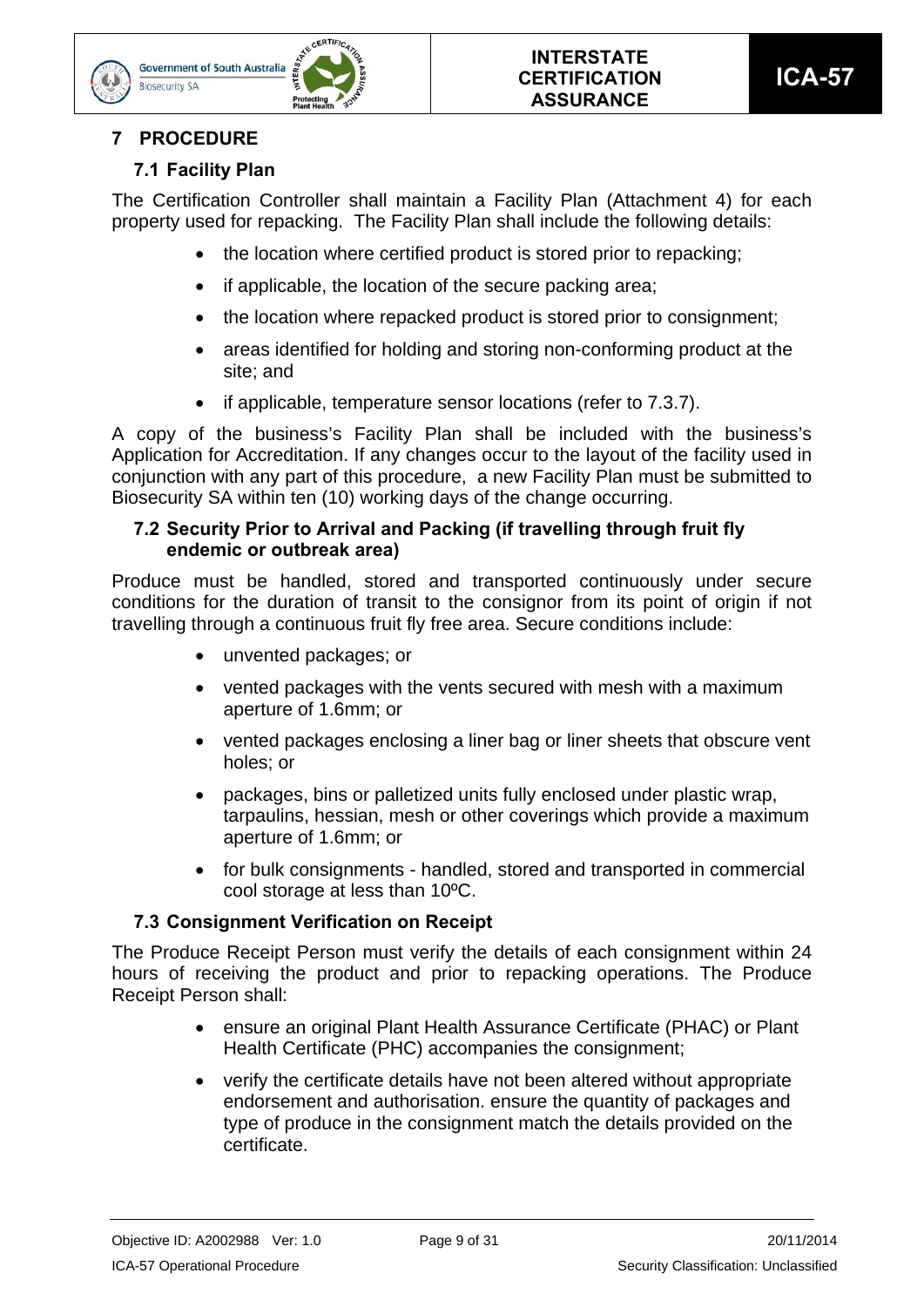



- if applicable, ensure packages are labelled as per Interstate Certification Assurance (ICA) requirements and / or SA state regulations;
- if a Plant Health Assurance Certificate, verify the date code marked on packages is identical to the date code(s) specified on the certificate;
- verify that consignments have been received in accordance with this procedure and secure conditions (see 7.2) have been maintained;
- mark the certificate with the word "Verified" and "Inspected", sign and date the certificate and maintain for audit purposes;
- record the consignment on the Produce Receipt Record (refer 7.3.2) or similar record that contains the same information;
- retain all certification for a period of no less than 12 months and make available to an Authorised Inspector upon request.

If an original certificate or an appropriately endorsed re-consigned or split consigned certificate does not accompany the consignment, the consignment must be segregated and held until either the original or an authenticated copy of the original certificate is received.

Where the required certification is not obtainable, the consignment must be rejected for repacking under this operational procedure.

## **7.3.1 Noncompliance in Verification of Consignment**

The Produce Receipt Person shall ensure that consignments that fail the verification process (refer to 7.3) are isolated, clearly identified to prevent mixing with conforming produce and rejected for certification under this operational procedure.

Once the rejected packages are isolated, the Certification Controller shall contact Biosecurity SA office immediately (during business hours) to be instructed on further action that must be taken with the rejected consignment.

## **7.3.2 Produce Receipt Record**

The Produce Receipt Person shall maintain a Produce Receipt Record (Attachment 2), or a similar record which captures the same information, for all consignments which are to be repacked and certified under this procedure.

The Produce Receipt Record shall include the following details:

- If a Plant Health Assurance Certificate, the name and Interstate Produce (IP) number of the business operating under the procedure; or
- If a Plant Health Certificate issued by a Departmental Inspector, a description of the produce and the name, address and postcode of both the grower and packer
- the consignment receipt date; and
- the original certificate (PHAC/PHC) number received with the consignment; and
- the state of origin; and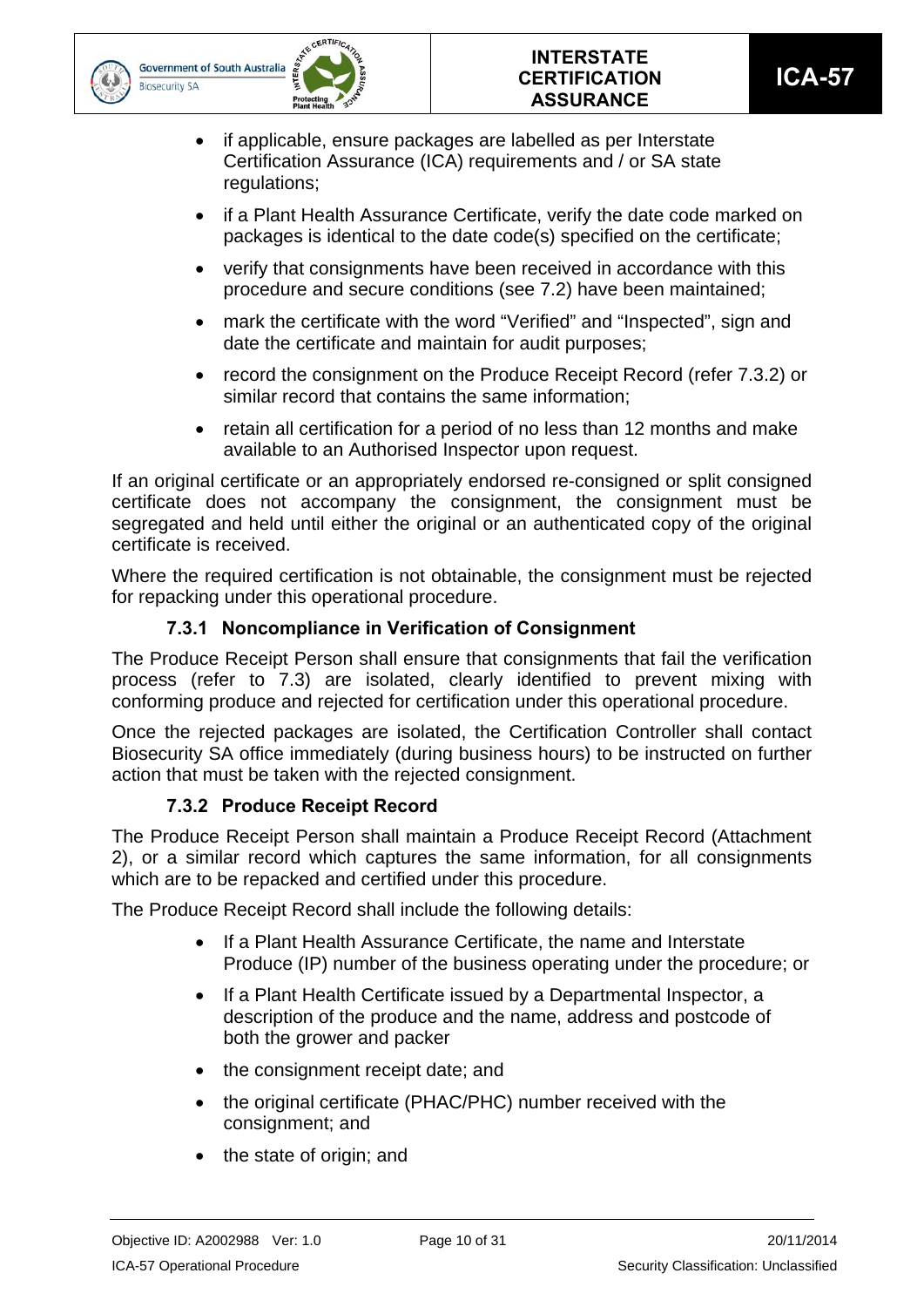



- treatment code
- $\bullet$  the produce type and quantity; and
- the applicable treatment code; and
- the package type: and
- any applicable comments (e.g. consignment passed or rejected, any problems or discrepancies)

## **7.3.3 Security against Fruit Fly Infestation**

The Product Controller shall ensure all produce is handled, stored and repacked under conditions which do not allow fruit fly to infest the produce. There are three options available to a business applying security measures against infestation to host produce during repacking in South Australia. One of the following security measures must be applied during receipt, handling, repacking and dispatch of host produce.

The three options for security against fruit fly infestation in SA are:

- Property Freedom Approval (refer 7.3.4);
- Repacking under Secure Conditions (refer 7.3.5); or
- Repacking in Low Air Temperature Conditions (refer 7.3.6).

## **7.3.4 Property Freedom Approval**

Secure conditions during the repacking procedure are not required where the accredited facility is in possession of a current, Biosecurity SA endorsed Property Freedom Approval form (Attachment 8).

In order to operate under a fruit fly Property Freedom Approval, the Certification Controller must complete an Application for Area or Property Freedom (Attachment 7) and submit it to Biosecurity SA for approval.

An Authorised Inspector shall endorse the Application for Area or Property Freedom (Property Approval form – see Attachment 8) following confirmation of conformance with fruit fly freedom requirements and issue the business with an endorsed copy.

A unique number will be allocated and approval will be granted for 12 months or until approval is suspended or cancelled.

Where a business operates under property freedom, the Certification Controller must maintain a current Property Freedom Approval and make this available on request by an Inspector.

In the event of an outbreak of fruit fly, if an accredited facility falls within a *suspension zone, 7.3.4 must not be used. Instead 7.3.5 (Repacking under Secure Conditions) or 7.3.6 (Repacking in Low Temperature Conditions) must be used.* 

## **7.3.5 Repacking under Secure Conditions**

The Certification Controller may elect to conduct produce handling activities in a facility which is constructed in a way that prevents the entry of fruit flies.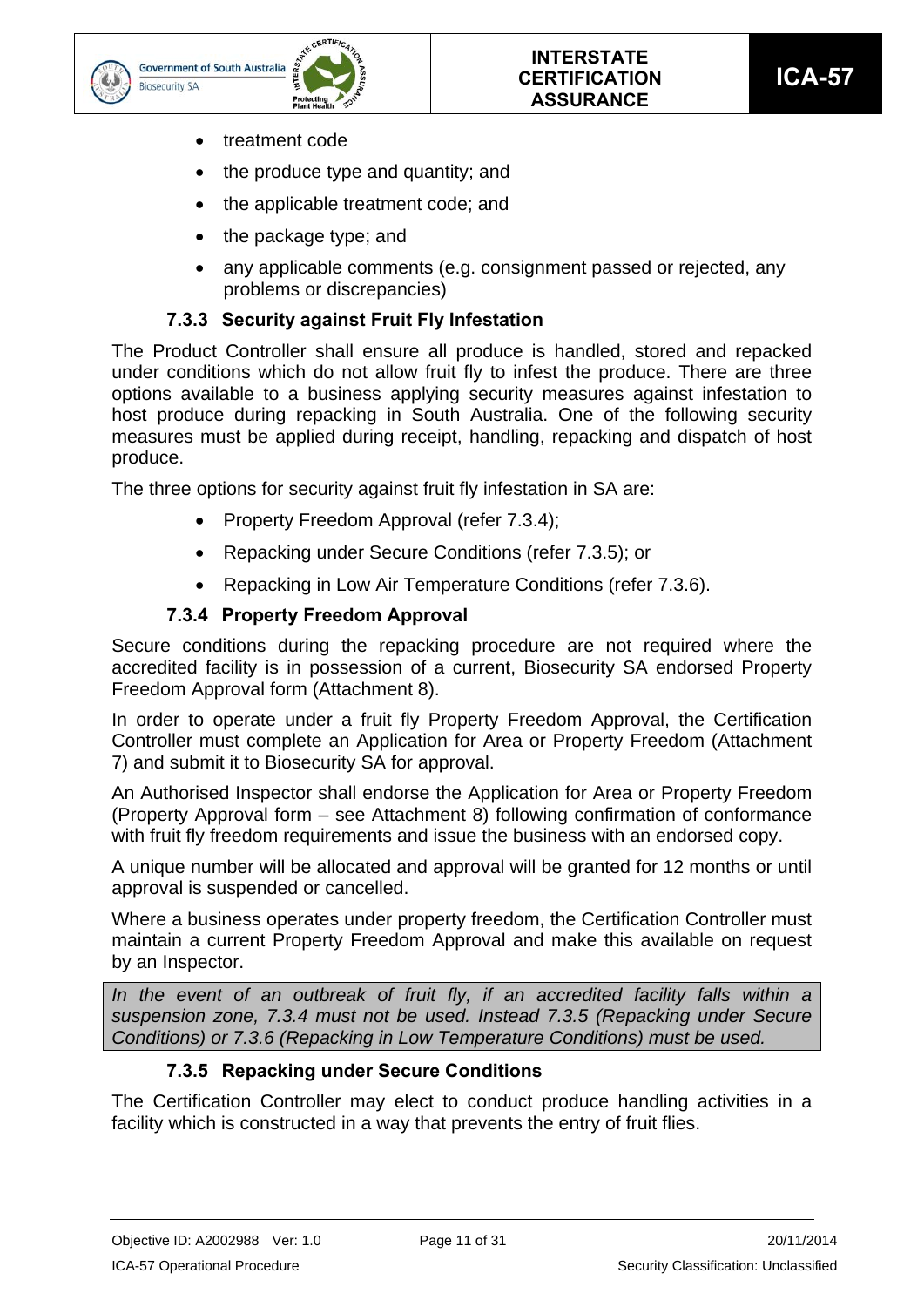

The Product Controller must ensure all produce is handled, stored and repacked under conditions which prevent the entry of fruit flies. Methods to prevent the entry of fruit flies include:

- enclosed or screened buildings,
- cold-rooms,
- secured vehicles; or
- other facilities that have been constructed in a manner to prevent the entry of fruit fly (e.g. implementation of automated doors, etc.).

## **7.3.6 Repacking in Low Air Temperature Conditions**

The Certification Controller may elect to conduct produce repacking activities under low air temperatures. The Product Controller shall ensure that during handling, storage and repacking, the produce remains in an environment that ensures produce is not exposed to air temperatures greater than:

- 13°C for greater than 60 minutes where Property Freedom for MFF has not been approved; and/or
- 16°C where Property Freedom for QFF has not been approved.

The Product Controller shall ensure that at least one temperature sensor is installed in each immediate area in which produce will be handled, stored and repacked for certification under the protocol. This may include the receipt area, holding facilities, packing line and areas where the consignment is stored. The location of each temperature sensor must be included in the Facility Plan (refer 7.1).

Temperature sensing and recording equipment shall be calibrated and meet the minimum requirements specified in section 7.3.7, Temperature Sensing and Recording Equipment.

## *7.3.7* **Temperature Sensing and Recording Equipment** *(Applies only if – Repacking in low Air Temperature Conditions is being used – Section 7.3.6)*

The Product Controller shall ensure air temperatures are measured using air temperature sensors protected by a meteorological screen or are positioned in an area which does not receive direct sunlight and is sheltered from breezes or any artificial source of air movement such as fans or air conditioners.

Each sensor and associated recording equipment must:

- be uniquely identified
- $\bullet$  be accurate within  $\pm 0.5^{\circ}$ C at 0°C and at the maximum allowable temperature
- have a maximum incremental resolution of 0.5°C
- be able to record the temperature at a maximum of 5 minute intervals; and
- record the corresponding unique identification of the sensor.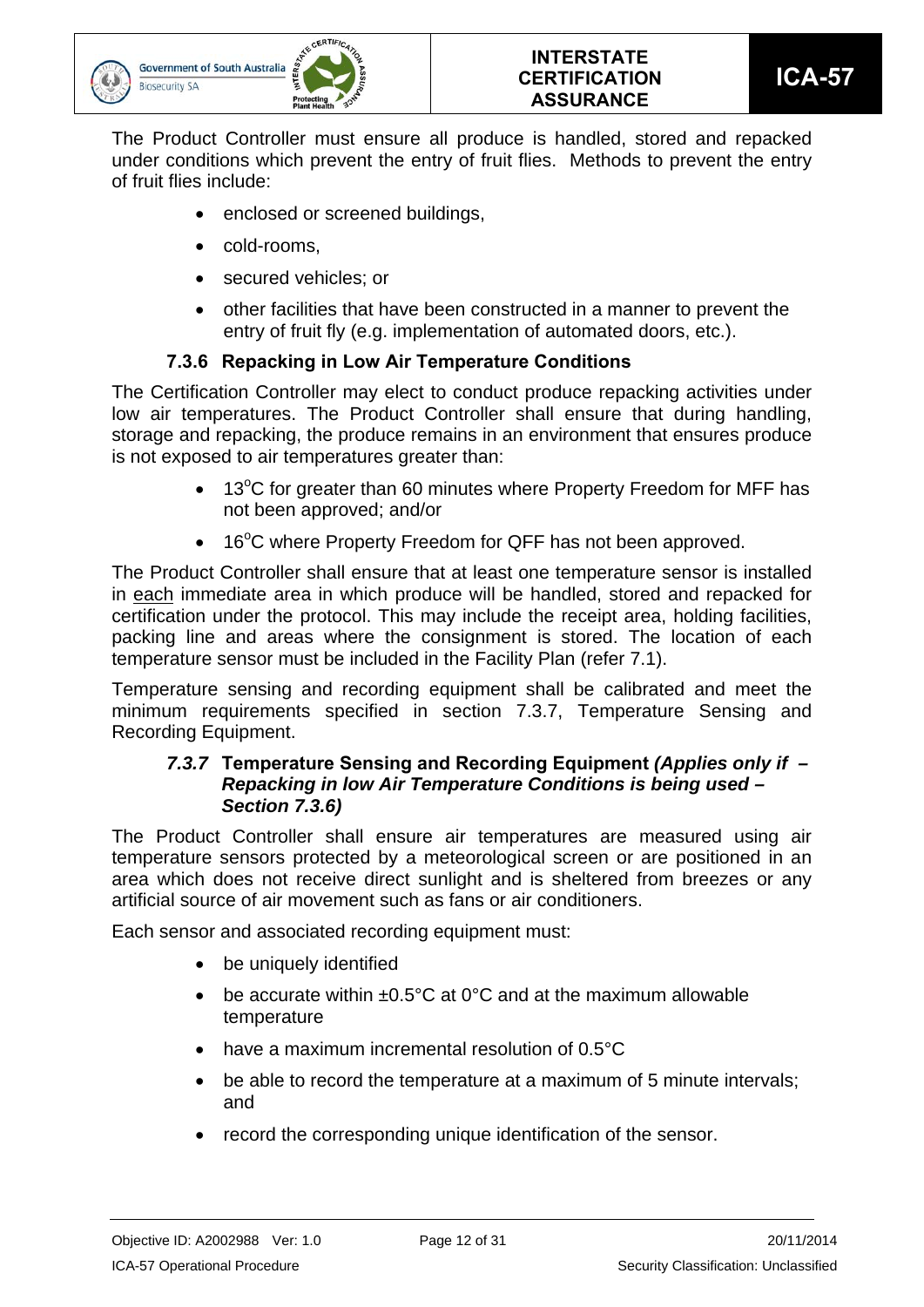



## **7.3.8 Sensor Calibration**

The Product Controller must ensure all manual and electronic temperature sensors and their associated recording equipment (where applicable) are calibrated:

- at least annually and in accordance with the manufacturer's requirements; and
- by the manufacturer, manufacturer's representative or a NATA accredited calibration authority.

The business must obtain a record of calibration issued by the calibrating business, which includes the following details:

- unique Identification of the sensor (e.g. serial number;)
- date of calibration:
- calibration result; and
- identity of the person conducting the calibration activities

## **7.3.9 Air Temperature Record**

The Product Controller shall maintain an Air Temperature Record (Attachment 4) or a similar record which captures the same information for all produce handled in low air temperature. The Air Temperature Record shall include the following details:

- the name and Interstate Produce (IP) number of the business operating under the procedure; and
- date of repacking; and
- start and finish time of repacking; and
- unique sensor identification; and
- sensor readings at a maximum of 5 minute intervals; and
- comments (e.g. any problems or discrepancies); and
- Product Controller's signature

## **7.4 Repacking**

## **7.4.1 Maintaining Traceability during Repacking**

The Product Controller shall ensure all produce intended for repacking:

- remains in original packages with original labelling until repacked into final packages; and
- maintains identification in a manner that allows for segregation of conforming and non-conforming produce; and
- can be traced back to original consignment at all times.

Consignments of produce that have been certified by a governmental inspector under a Plant Health Certificate (PHC) are not specifically labelled to provide traceability to the PHC. The Product Controller shall implement additional traceability measures where produce has been certified under a PHC to ensure the produce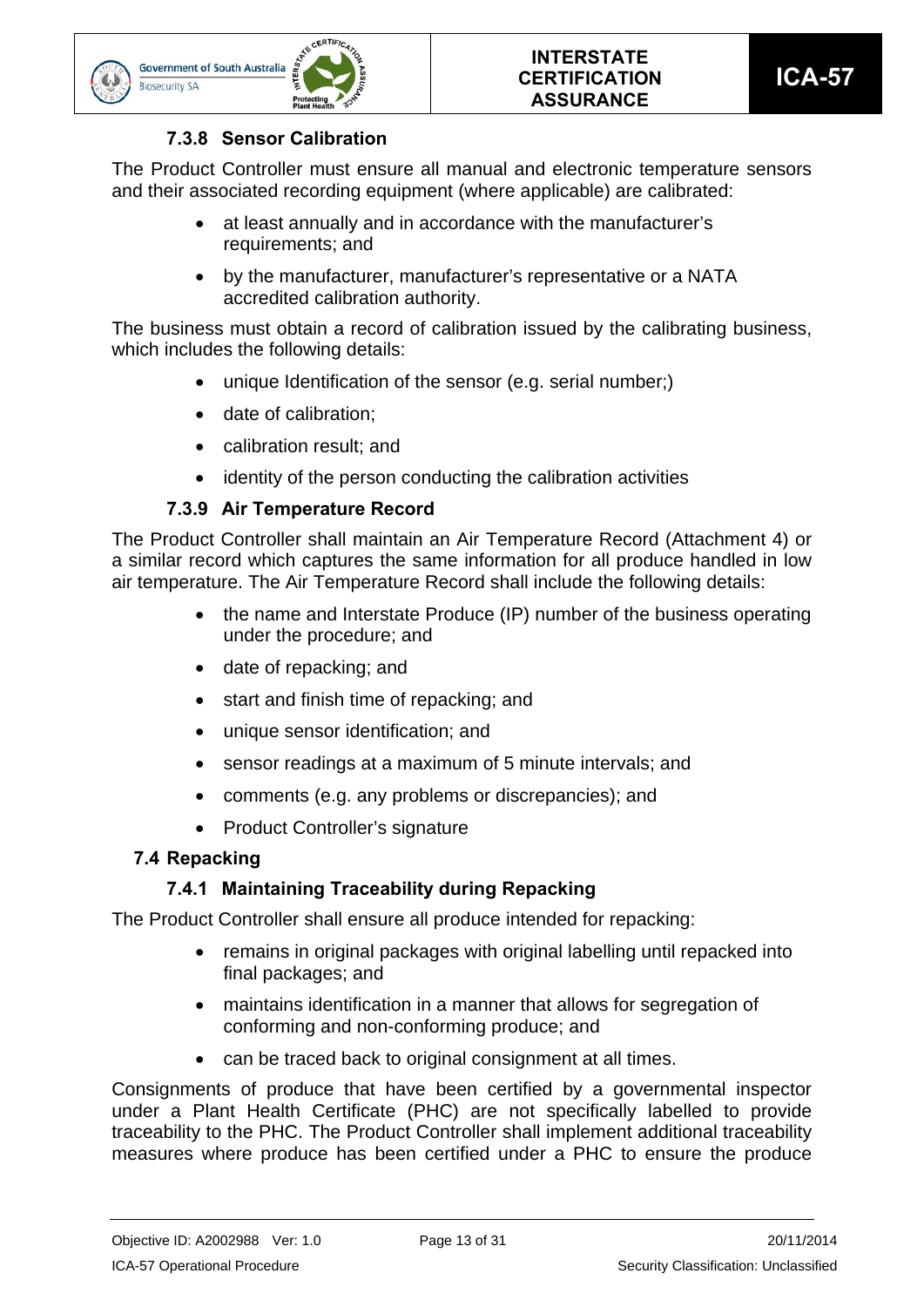

maintains its identity back to the PHC at all times. The following measures may be implemented to maintain traceability:

- keeping produce in identified and segregated areas, or
- attaching a document to the consignment that provides details of the PHC number and date the consignment passed verification, or
- affixing labels to individual packages that state the PHC number and date consignment passed verification.

## **7.4.2 Post Repacking Security**

*In South Australia, Condition 7.4.2 applies only in areas where fruit fly area freedom*  has been lost. This can occur if a fruit fly outbreak has been declared and a packing *facility is inside the declared suspension zone.* 

The Product Controller must ensure produce is handled, stored and transported in secure conditions after repacking.

Secure conditions include:

- unvented packages; or
- vented packages with the vents secured with mesh with a maximum aperture of 1.6mm; or
- vented packages enclosing a liner bag or liner sheets that obscure vent holes; or
- packages, bins or palletized units fully enclosed under plastic wrap, tarpaulins, hessian, mesh or other coverings which provide a maximum aperture of 1.6mm.

## **7.4.3 Repacking and Dispatch Record**

The Product Controller shall maintain a Repacking and Dispatch Record (Attachment 3), or a similar record which captures the same information, for all consignments prepared for certification under this operational procedure. The Repacking and Dispatch Record shall include the following details:

- the name and Interstate Produce (IP) number of the business performing the repacking; and
- the original certificate number (PHAC/PHC) received with the produce destined for repacking; and
- package type of the final repacked consignment; and
- the packed weight (kg) or final number of packages in repacked consignment; and
- the new PHAC number; and
- the date of repacking; and
- comments (e.g. consignment passed/rejected)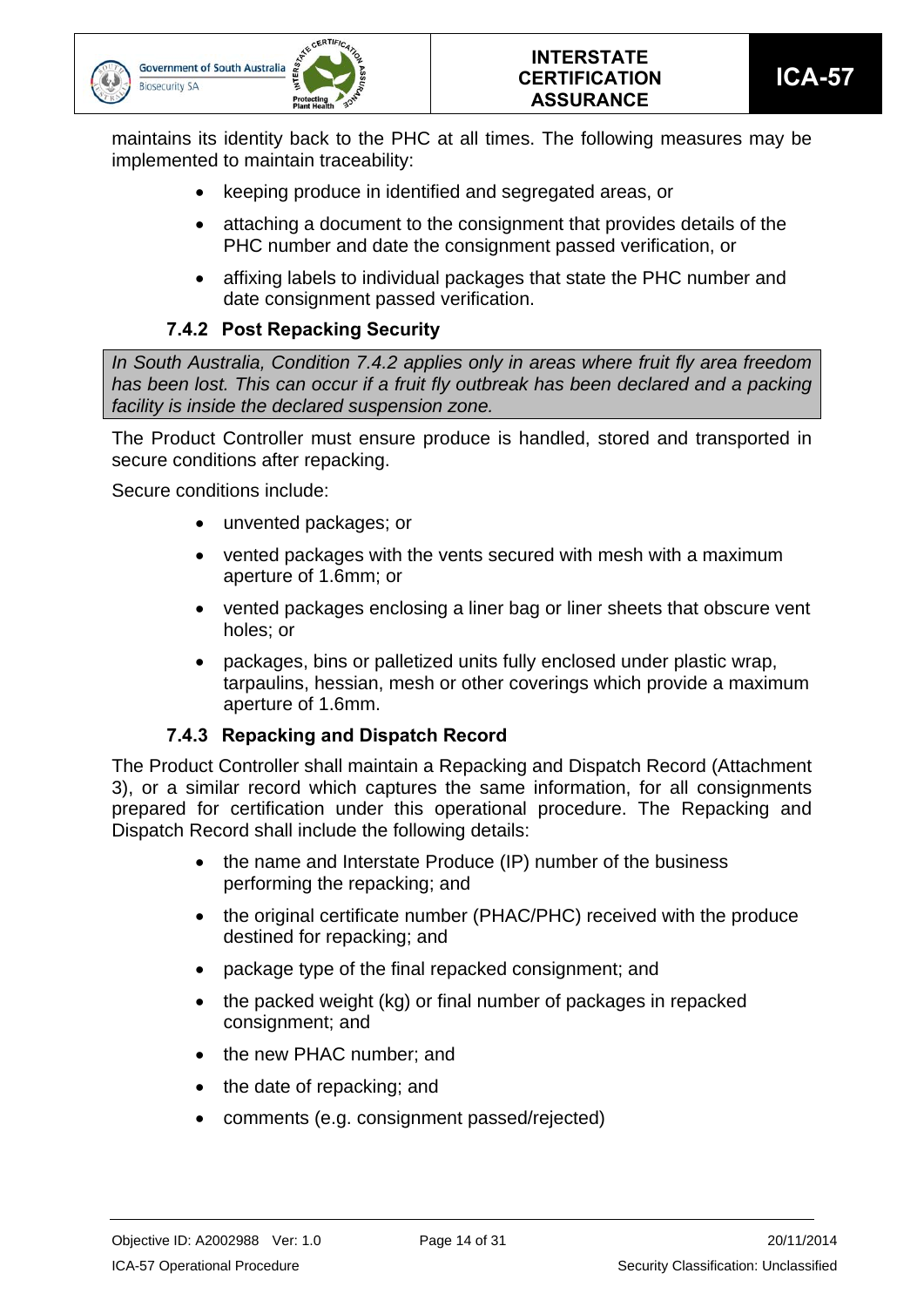



## **7.5 Certification**

**Biosecurity SA** 

Prior to certification and dispatch, the Authorised Signatory must:

- ensure all produce to be packed under this procedure has passed verification on receipt;
- ensure the consignment will meet all current quarantine entry conditions of the state or territory to which the product shall be consigned.

Where online access is not available during certification, the business must keep up to date copies of fruit fly entry conditions for each state or territory for which they intend to supply certified repacked produce. The business must refer to current legislation or Plant Quarantine Manuals of the destination state to ensure entry conditions are being met.

The Authorised Signatory must complete and sign a Plant Health Assurance Certificate (Attachment 7) prior to dispatch of a consignment prepared in accordance with this procedure.

Assurance Certificates shall include:

- in the 'Type of Produce' section:
	- $\circ$  the number and description of each type of produce in the consignment.
- in the 'Additional Certification" section:
	- o a description of the produce and the associated treatment codes specific to the produce (e.g. ICA-07, ICA-21, ICA-56, or 12A) - ; and for each produce type, list, in brackets, the corresponding state of origin of the produce or state code (refer to Attachment 7).The state codes that must be used are as follows:

| <b>State or Territory</b> | Code  | <b>State or Territory</b>                                     | Code |
|---------------------------|-------|---------------------------------------------------------------|------|
| Victoria                  | (V)   | New South Wales and<br><b>Australian Capital</b><br>Territory | (N)  |
| Tasmania                  | ( I ) | Queensland                                                    | (Q)  |
| South Australia           | (S)   | <b>Northern Territory</b>                                     | (A)  |
| Western Australia         | (W)   |                                                               |      |

Where there is insufficient room to list each type of produce the words 'see attachment' are to be used and an attachment sheet shall be securely attached to the relevant assurance certificate. The attachment sheet shall include:

- the words 'Attachment Sheet':
- the name and address of the consignor;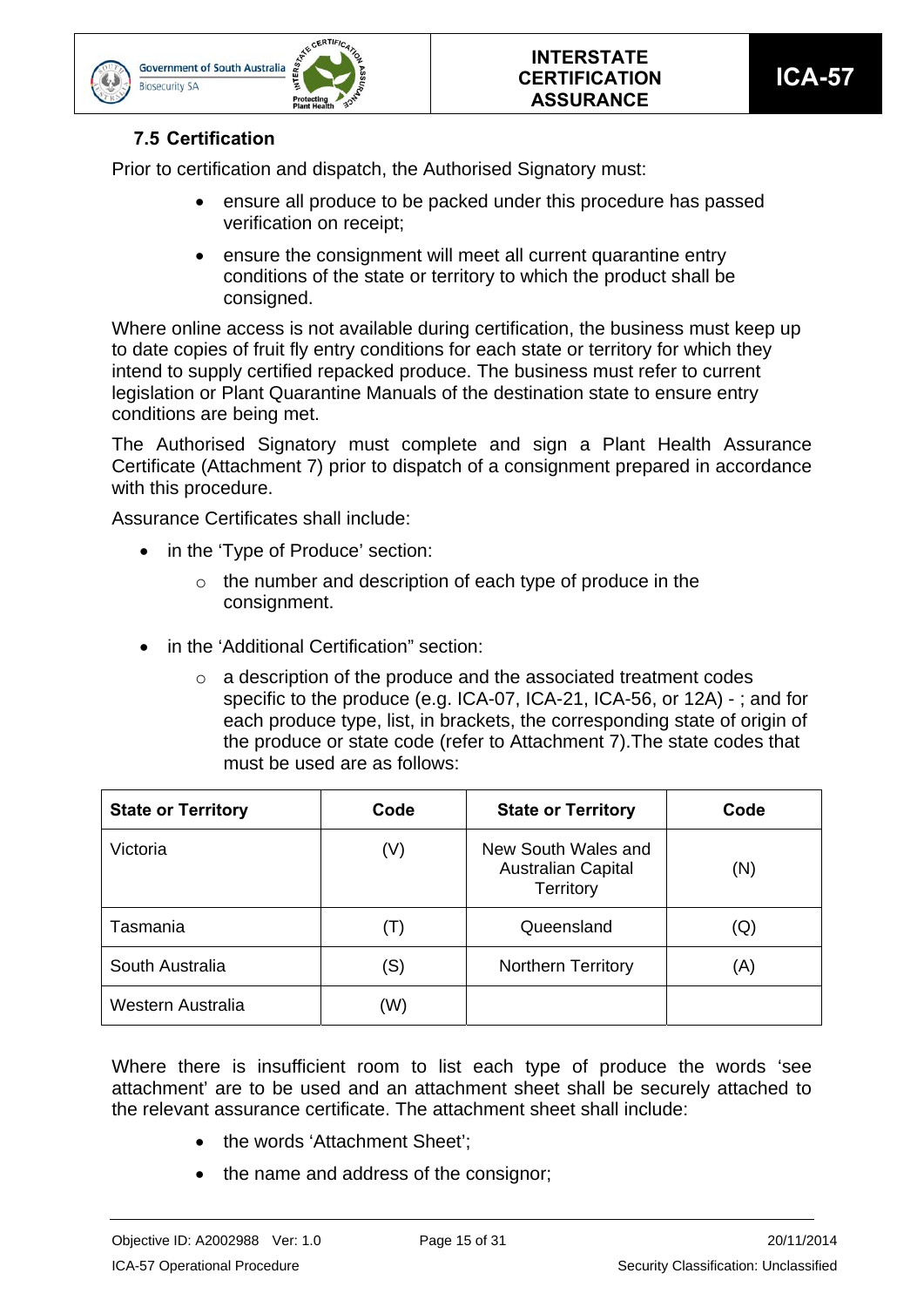



- the PHAC number;
- the number and type of packages in the consignment;
- the type of produce in the package;
- the associated treatment codes specific to the produce:
- the associated state of origin or state code specific to the produce;
- the signature of the Authorised Signatory that signed the certificate; and
- the date of consignment.

The completion and issuance of PHAC's shall be completed in accordance with Work Instruction WI-02: Guidelines for Completion of Plant Health Assurance Certificates.

The original copy of the PHAC must accompany the consignment; the duplicate copy must be retained by the business.

*It is the business's responsibility to ensure the consignment complies with all entry conditions for the intended interstate and intrastate market. Entry conditions are subject to change, the business should regularly review online state and territory entry requirements.* 

## **7.5.1 Plant Health Assurance Certificate (PHAC) Distribution**

The original (yellow copy) must accompany the consignment.

The duplicate (white copy) must be retained by the business.

## **7.6 Identification and Traceability of Certified Produce (Labelling)**

Prior to consignment, the Product Controller shall ensure each package is marked in indelible, legible and visible characters of at least 5mm, with:

- the Interstate Produce (IP) number of the accredited business that certified the produce;
- the words "Meets ICA-57"; and
- date or (date code) on which the produce was repacked.

The repacked produce must be labelled with the above labelling on the same day as repacking occurs.

The repacked produce must remain segregated to maintain the identity of the produce until the above labelling is applied to the packages.

## **8 Accreditation**

## **8.1 Application for Accreditation**

A business seeking accreditation under this procedure shall make an application for accreditation at least ten (10) working days prior to the intended date of commencement of certification of produce.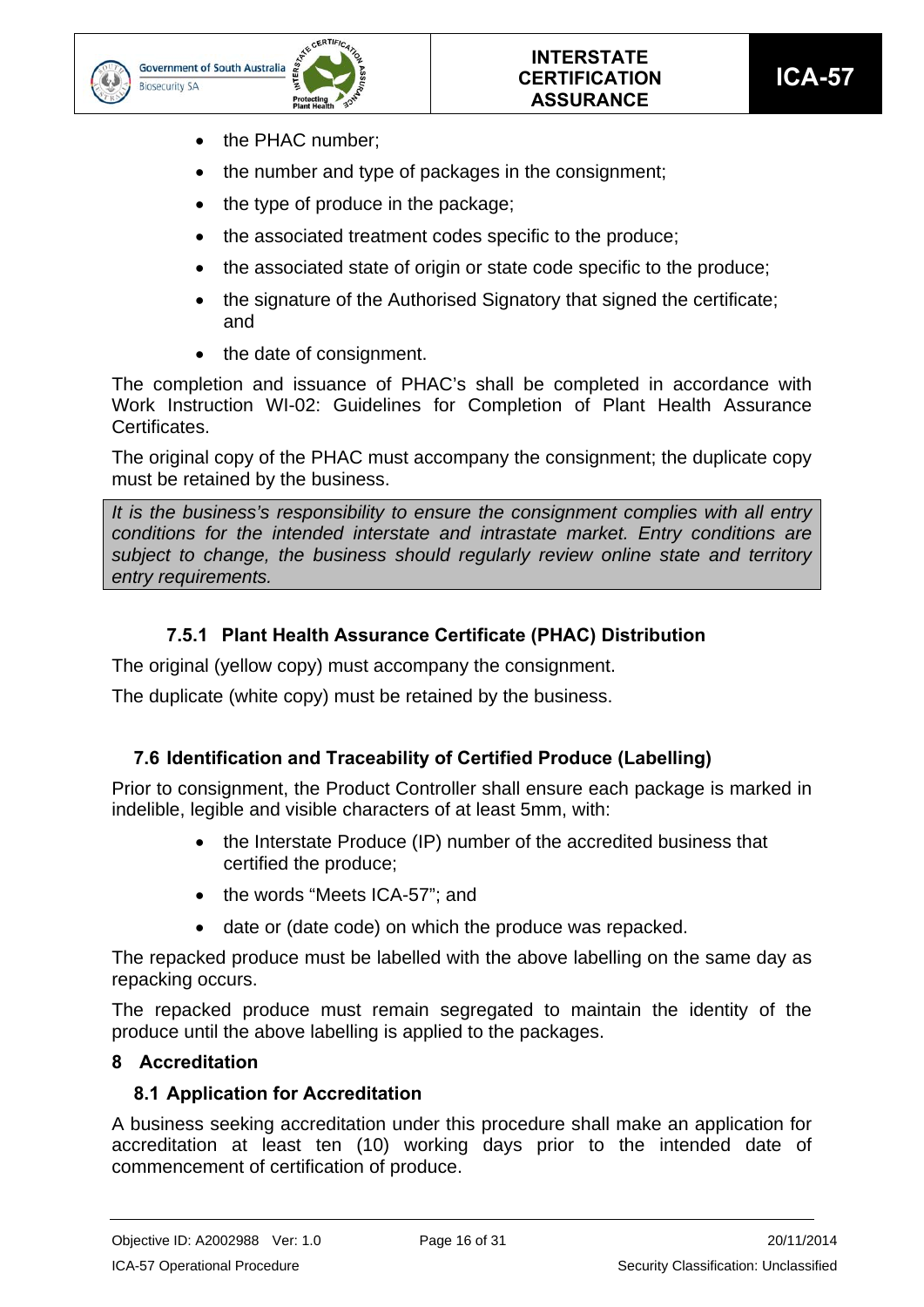



## **8.2 Audit Process**

**Biosecurity SA** 

## **8.2.1 Initial Audit**

Prior to accrediting a business, an Authorised Inspector shall conduct an initial audit of the business to verify the system is implemented and capable of operating in accordance with the requirements of this procedure, and the system is effective in ensuring compliance with the specified requirements of the arrangement.

On completion of a successful initial audit, applicants will be granted provisional accreditation and issued a Certificate of Accreditation.

## **8.2.2 Compliance Audits**

Compliance Audits are conducted to verify that the system continues to operate in accordance with the requirements of this procedure. Compliance audits are, wherever practical, conducted when the system is operating. A compliance audit is conducted:

- within four weeks of the initial audit and accreditation or issue of the first PHAC; and
- within twelve weeks of the business being reaccredited; and
- in the case of a business operating for more than six months of a year, between six and nine months after accreditation or reaccreditation.

Upon completion of a successful initial compliance audit, accreditation is granted to cover the current season, up to a maximum of twelve months.

Unscheduled compliance audits may be conducted at any time to investigate reported or suspected non-conformances.

## **8.2.3 Re-Accreditation**

Accredited businesses are required to re-apply for accreditation each year the business seeks to operate under the arrangement. Businesses seeking reaccreditation must lodge a renewal application prior to accreditation lapsing, or if accreditation has lapsed, prior to commencing further certification of produce under the arrangement.

A compliance audit is conducted within twelve weeks of the business applying for reaccreditation each year.

A compliance audit is conducted between six and nine months after the date of reaccreditation for an arrangement that operates for more than six months of the year.

## **8.2.4 Certificate of Accreditation**

An accredited business will receive a Certificate of Accreditation detailing the facility location, procedure, scope (type of produce covered) and period of accreditation.

The business must maintain a current Certificate of Accreditation and make this available on request by an Inspector.

A business may not commence or continue certification of produce under this arrangement unless it is in possession of a valid and current Certificate of Accreditation for the procedure and produce type covered by the Assurance **Certificate**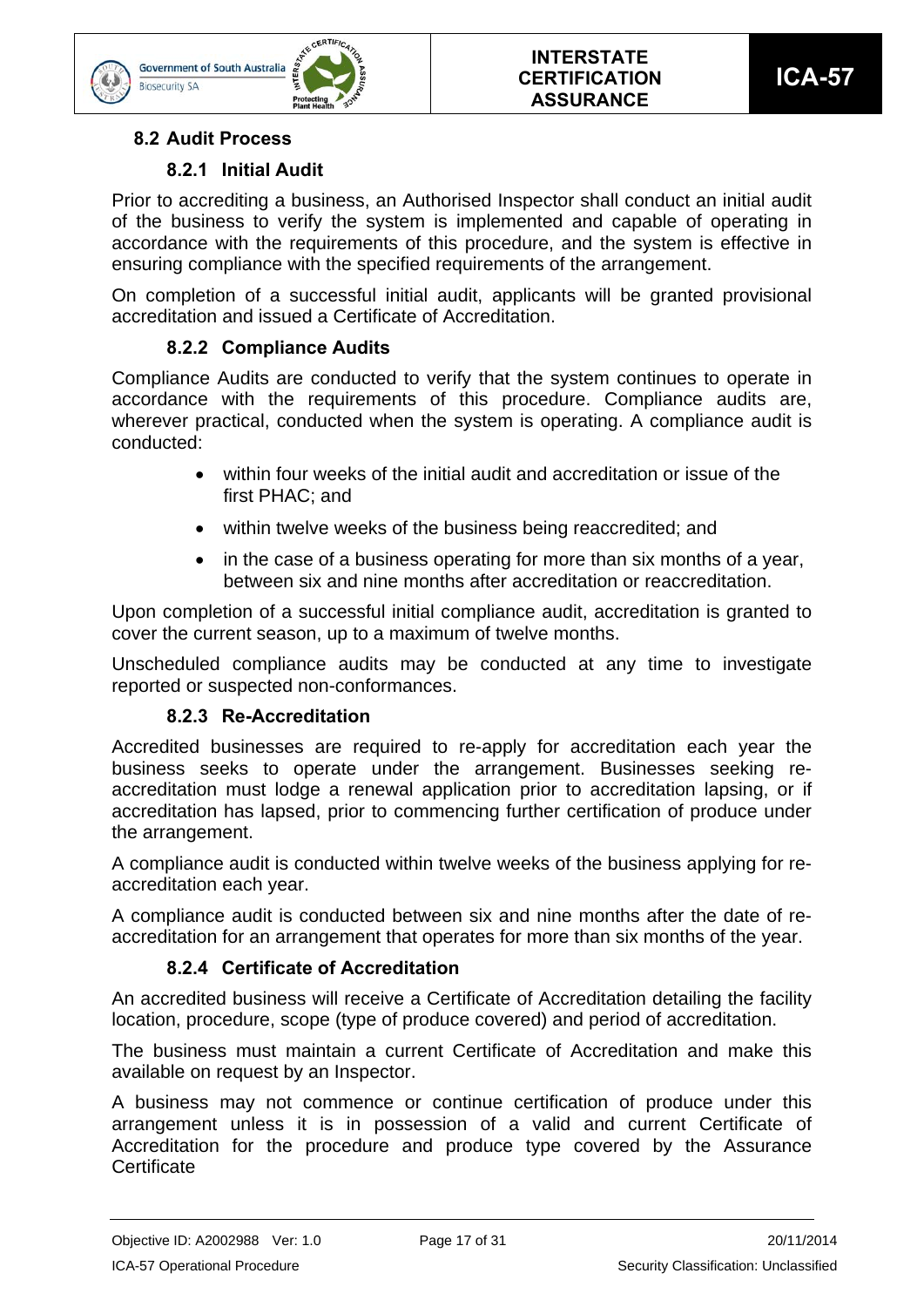



## **8.3 Non-conformances and Sanctions**

## **8.3.1 Non-conformances**

Audits are regularly undertaken to evaluate the effectiveness of implementation requirements. If, in the opinion of the auditor, there is evidence indicating that there has been a failure to meet one or more accreditation requirements, the auditor may raise a Non-conformance Report (NCR). Actions required to address the nonconformance shall be discussed and recorded on the NCR.

If the integrity of the accreditation has been significantly compromised, the nonconformance may provide grounds for the suspension or cancellation of the accreditation and prosecution.

## **8.3.2 Incident Reports**

Incident Reports may be raised by interstate quarantine authorities to report the detection of a non-conformance in produce certified under this arrangement. An investigation into the incident shall be conducted and findings reported back to the originator.

If the integrity of the accreditation has been significantly compromised, the incident may provide grounds for the suspension or cancellation of the accreditation and prosecution.

## **8.3.3 Suspension and Cancellation**

The Biosecurity SA may suspend or cancel an accreditation when an accredited business is found, for example, to have:

- obtained accreditation through the provision of false or misleading information;
- not paid fees owing to the Biosecurity SA;
- contravened a requirement that compromises the integrity of the arrangement;
- not rectified a non-conformance.

Any action taken by the Biosecurity SA to suspend or cancel an accreditation shall be provided in writing to the business. This shall also provide guidance on the lodgement of a written appeal requesting that the decision be reviewed.

## **8.3.4 Prosecution**

Businesses found to be operating contrary to the Act may be liable for prosecution.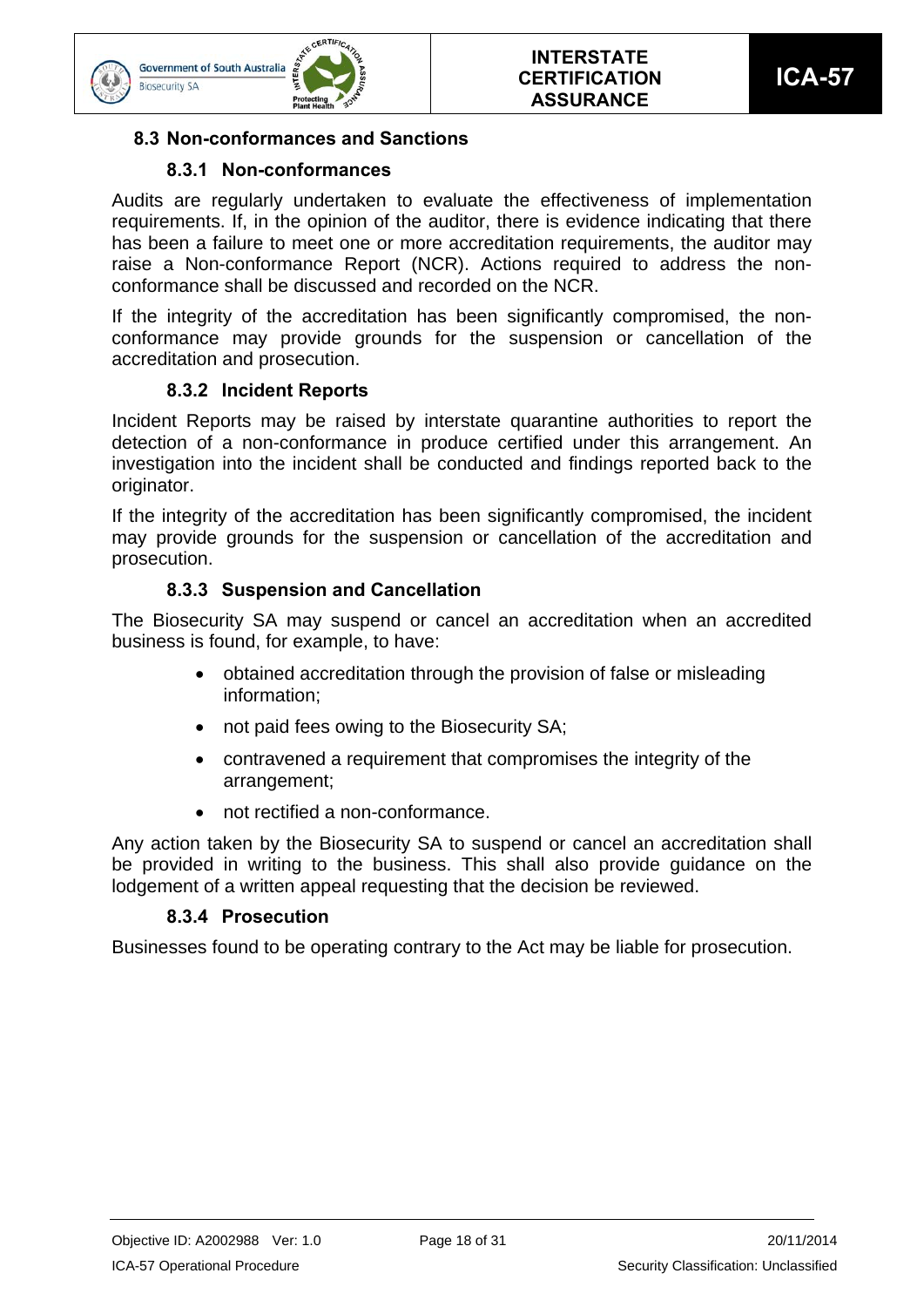



## **8.4 Charging Policy**

The business will be charged an annual accreditation fee. This fee may be waived if other accreditations are held by the business.

A fee will be charged for all scheduled audits conducted. Unannounced audits will not be charged. Biosecurity SA can be contacted for a schedule of fees.

## **8.5 ICA System Records**

The business shall maintain the following ICA System Records, or similar which record the same information:

- Produce Receipt Record (Attachment 2);
- Repacking and Dispatch Record (Attachment 3);
- original PHAC's/PHC's for received produce;
- Facility plan (Attachment 4);
- the duplicate copy of each PHAC issued (Attachment 9).

Where repacking in Low Air Temperatures (refer 7.3.6):

- Air Temperature Record (Attachment 5);
- calibration record issued by the calibrating business

ICA system records shall be retained for a period of not less than 12 months from completion.

ICA system records shall be made available on request by an Inspector.

## **8.6 ICA System Documentation**

The business shall maintain the following ICA System Documentation:

- up to date copies of fruit fly entry conditions for each state/territory to which they intend to supply certified repacked produce to (where online access is not available at certification);
- a copy of the current endorsed Application for Accreditation;
- a copy of endorsed Authorised Signatory application forms;
- A copy of a current Certificate for QFF/MFF Area or Property Freedom Approval (where operating under a QFF/MFF freedom);
- a current copy of the Operational Procedure;
- a current Certificate of Accreditation.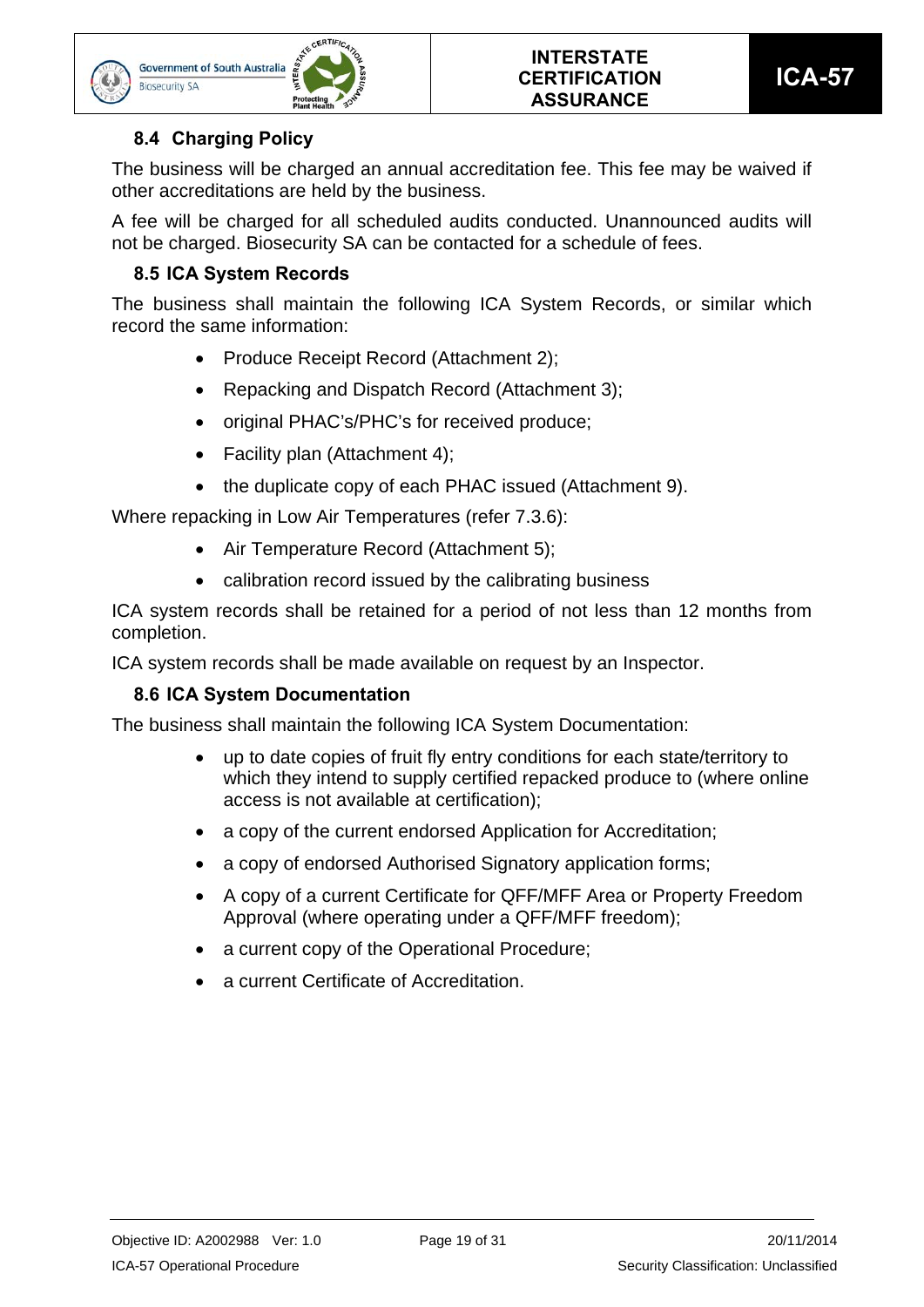

| Attachment 1        | ICA-57 Application for Accreditation         |
|---------------------|----------------------------------------------|
| <b>Attachment 2</b> | <b>Produce Receipt Record</b>                |
| Attachment 3        | Repacking and Dispatch Record                |
| Attachment 4        | <b>Facility Plan</b>                         |
| Attachment 5        | Air Temperature Record                       |
| Attachment 6        | <b>Sensor Calibration Test Record</b>        |
| Attachment 7        | Property Approval Form (Blank)               |
| Attachment 8        | Property Approval Form (Completed Example)   |
| Attachment 9        | Plant Health Assurance Certificate (example) |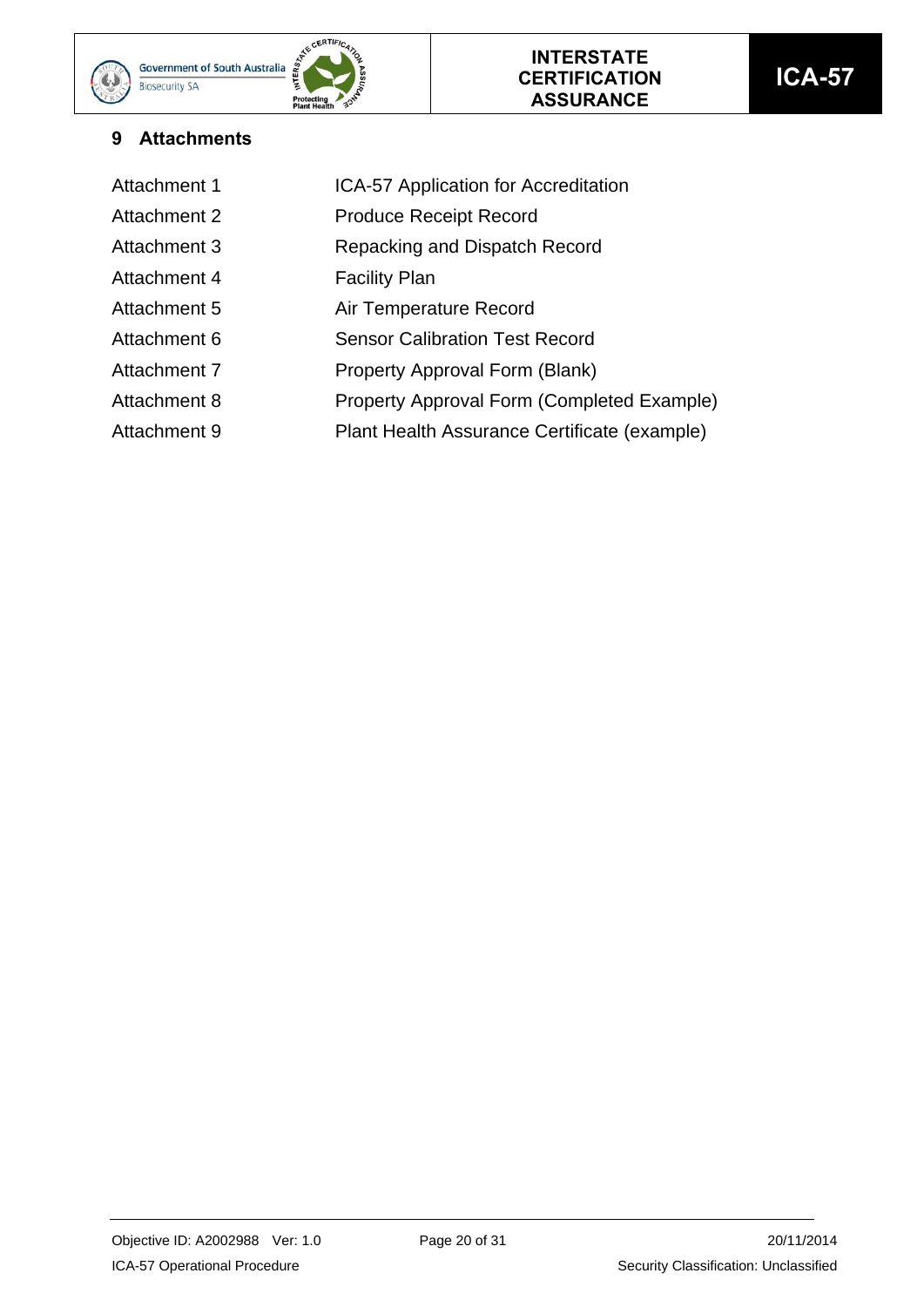

#### **ACCREDITATION / REGISTRATION APPLICATION Plant Health Act 2009 ICA/CA Accreditation Sec 16 / Registration Sec 26 <b>ICA-57**<br>**ICA/CA Accreditation Sec 16 / Registration Sec 26**

**APPLICATION for ACCREDITATION / REGISTRATION or ANNUAL RETURN (ICA / CA / IR)** 

 **Complete clearly and return to Biosecurity SA - Plant Health Operations, 33 Flemington St, Glenside SA, 5065. (Please print. See Conditions / Application Instructions on pages 2 and 3 of this Application.)** 

| Type of application being made (Tick or mark one).                                                                                                                  | <b>Annual Return</b> | <b>New</b> |  | <b>Amendment</b> |  |
|---------------------------------------------------------------------------------------------------------------------------------------------------------------------|----------------------|------------|--|------------------|--|
| NOTE; This application can only cover one Procedure (Arrangement) at one Facility                                                                                   |                      |            |  |                  |  |
| Has Business previously been registered for movement of produce? $\Box$ Yes $\Box$ No $\Box$<br>If yes, provide Interstate Produce (IP) Number (& Facility number). |                      |            |  |                  |  |

# **Operational Procedure / Arrangement (# Arrangement details must be included - see note on page 3)**<br>
ICA/CA/IR Number Title of Arrangement Operational Procedure or Registration \*

Title of Arrangement Operational Procedure or Registration \* **ICA** 57 | Repacking of Certified Fruit Fly Host Produce

Tick box if you wish this application to apply to both CA01/(IVCA) and IR01 ?  $\Box$  yes

#### **Applicant Details.**

**Type of Ownership of Business. (Tick or mark one)**

**Individual Partnership Incorporated Company Cooperative Association Trust Government**

| <b>Individual Name:</b><br><b>Business Name:</b> | Last Namel                                                                                                       | <b>First Name</b> |                  |    |  |  |  |  |
|--------------------------------------------------|------------------------------------------------------------------------------------------------------------------|-------------------|------------------|----|--|--|--|--|
| <b>Postal Address</b><br>Line $1:$               |                                                                                                                  | Line 2:           |                  |    |  |  |  |  |
| Suburb:                                          |                                                                                                                  | State:            | <b>Postcode:</b> |    |  |  |  |  |
| <b>Partner Names:</b>                            | Last Name                                                                                                        | <b>First Name</b> |                  |    |  |  |  |  |
| (Provide additional partners                     | Last Name                                                                                                        | <b>First Name</b> |                  |    |  |  |  |  |
| on a separate sheet)                             | Last Name                                                                                                        | <b>First Name</b> |                  |    |  |  |  |  |
| <b>Other Trading Names:</b>                      |                                                                                                                  |                   |                  |    |  |  |  |  |
| <b>ABN / ACN Number:</b>                         |                                                                                                                  |                   |                  |    |  |  |  |  |
|                                                  | Have you, any Partner or Director of the Business or anyone in a Management role been convicted of an indictable |                   | Yes              | No |  |  |  |  |

Have you, any Partner or Director of the Business or anyone in a Management role been convicted of an indictable offence or other offence involving dishonesty in the past five years ? **(answer by circling / marking appropriate box).**

A Company must attach a copy of *Certification of Incorporation* with new applications.

A Co-operative Association must attach a copy of *Certificate or Registration* to new applications *Certification* is attached

#### **Facility / Accreditation Details**

| <b>Facility Address</b> Line 1: |                  |          | Line 2:           |  |           |  |  |
|---------------------------------|------------------|----------|-------------------|--|-----------|--|--|
| Suburb:                         |                  |          | State:            |  | Postcode: |  |  |
| <b>Accreditation Contact:</b>   | <b>Last Name</b> |          | <b>First Name</b> |  |           |  |  |
| <b>Position:</b>                |                  |          |                   |  |           |  |  |
| <b>Property Valuation No.:</b>  |                  | Section: | Hundred:          |  |           |  |  |
| <b>Contact Details:</b>         | <b>Phone:</b>    |          |                   |  |           |  |  |
|                                 | Fax:             | Email:   |                   |  |           |  |  |
| <b>Postal Address</b>           |                  |          | Line 2:           |  |           |  |  |
| <b>Postal Suburb</b>            |                  |          | State:            |  | Postcode: |  |  |

#### **Persons Permitted to Sign or Verify Plant Health Certification**

| Role                                                                                                                                                           |            |            | Last Name |                                          | Given Name(s) |              |            |              | Specimen Signature                                   |  |
|----------------------------------------------------------------------------------------------------------------------------------------------------------------|------------|------------|-----------|------------------------------------------|---------------|--------------|------------|--------------|------------------------------------------------------|--|
| Certification Controller / Responsible Person                                                                                                                  |            |            |           |                                          |               |              |            |              |                                                      |  |
| Backup Cert Controller / Responsible Person                                                                                                                    |            |            |           |                                          |               |              |            |              |                                                      |  |
| Authorised Signatory / Responsible Person                                                                                                                      |            |            |           |                                          |               |              |            |              |                                                      |  |
| Authorised Signatory / Responsible Person                                                                                                                      |            |            |           |                                          |               |              |            |              |                                                      |  |
| <b>Products Certified / Imported:</b><br>(List all fruit & vegetable types, machinery,<br>grapevines or nursery stock)<br>Seasonal Operator: (tick or Y = Yes) | NO.        | <b>YES</b> |           | If yes, indicate operating months        |               |              |            |              |                                                      |  |
| <b>Importing Details</b>                                                                                                                                       |            |            |           |                                          |               |              |            |              |                                                      |  |
| <b>Consignments per year</b>                                                                                                                                   |            |            |           | <b>Nursery Membership Y= Yes / N= No</b> |               | <b>NGISA</b> |            | <b>NIASA</b> | <b>AGCAS</b>                                         |  |
| States of Origin: (tick or Y = Yes)                                                                                                                            | <b>QLD</b> | VIC        | WA        | <b>NSW</b>                               | NT            |              | <b>TAS</b> |              | Overseas                                             |  |
|                                                                                                                                                                |            |            |           |                                          |               |              |            |              | <b>ENSURE YOU ALSO COMPLETE AND SIGN SECOND PAGE</b> |  |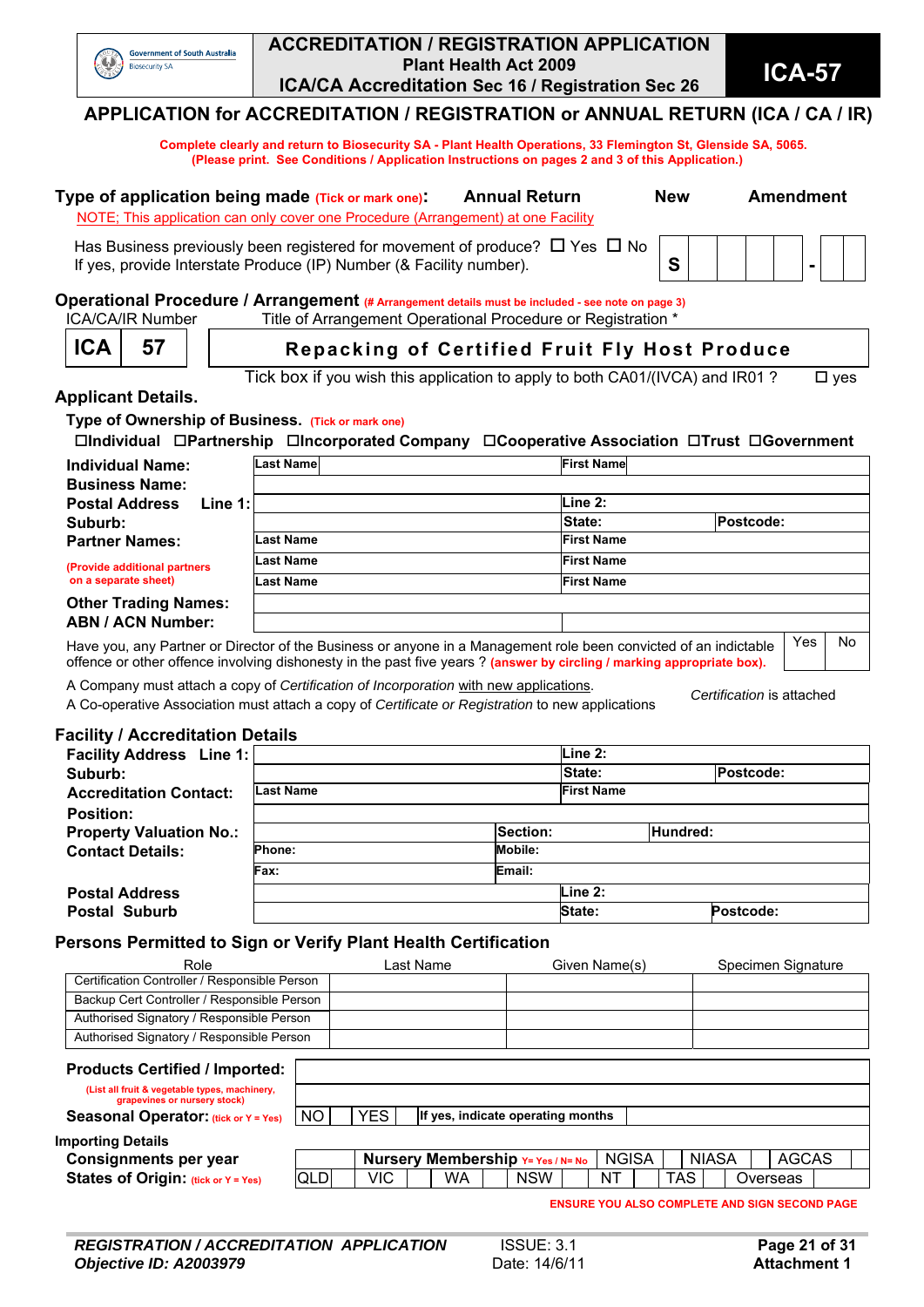

#### **ACCREDITATION / REGISTRATION APPLICATION Plant Health Act 2009 ICA/CA Accreditation Sec 16 / Registration Sec 26 <b>ICA-57**<br>**ICA/CA Accreditation Sec 16 / Registration Sec 26**

## **APPLICATION for ACCREDITATION / REGISTRATION or ANNUAL RETURN (ICA / CA / IR)**

#### **Product / Certification Assurance Records and Methodology**

The business must carry out the necessary responsibilities and duties, and maintain records strictly in accordance with the applicable Operational Procedure unless permission to use different records/methods is requested below and is granted and endorsed by Biosecurity SA - Plant and Food Standards on this form. I hereby request to use the following alternative or additional records/methods detailed below.

| $\alpha$ . There is a contribution of the control of the control of the control of the control of the control of $\alpha$ |                             |             |  |  |
|---------------------------------------------------------------------------------------------------------------------------|-----------------------------|-------------|--|--|
|                                                                                                                           | Granted by PIRSA            | <b>IRSA</b> |  |  |
|                                                                                                                           | Stamp<br>Inspector Initials | STAMF       |  |  |
|                                                                                                                           |                             |             |  |  |

I / We the undersigned applicant(s) do hereby declare that the information provided herein is accurate to the best of my/our knowledge and belief and make this application on my behalf, or on behalf of the above-mentioned business as a representative appointed to do so.

| *Name of Partner / Director (print) | Designation | Signature | Date |
|-------------------------------------|-------------|-----------|------|
|                                     |             |           |      |
|                                     |             |           |      |
|                                     |             |           |      |
|                                     |             |           |      |

**Note: Where applicants are members of a partnership, each partner must sign the application.** 

**For corporations/associations a Director, Company Secretary or Manager with legal authority to sign for the company must sign. Use the following checklist to ensure you have provided key information to enable the application to be processed.** 

 $\Box$  You, All Partners or Director have signed above.  $\Box$  All Responsible Persons have signed page 1.  $\Box$  ABN is provided.  $\square$  Type of ownership indicated.  $\square$  Copy of Company Certification attached (new applicants).

Applicants must provide an Annual Return on the prescribed form each year they are accredited.

Incomplete applications will delay processing as they will need to be returned.

Please direct any queries regarding this application or the Accreditation/Registration to the Market Access Officer on 8207 7814. **\_\_\_\_\_\_\_\_\_\_\_\_\_\_\_\_\_\_\_\_\_\_\_\_\_\_\_\_\_\_\_\_\_\_\_\_\_\_\_\_\_\_\_\_\_\_\_\_\_\_\_\_\_\_\_\_\_\_\_\_\_\_\_\_\_\_\_\_\_\_\_\_\_\_\_\_\_\_\_\_\_\_\_\_\_\_\_\_\_\_\_\_\_\_\_\_\_\_\_\_\_\_\_\_\_\_\_\_\_\_\_\_\_\_\_\_\_\_\_\_\_\_\_\_\_\_\_\_\_\_\_\_\_\_\_\_\_\_\_\_\_\_\_\_\_\_\_\_\_\_\_\_\_\_\_\_\_\_\_\_\_\_\_\_\_\_\_\_\_\_\_\_\_\_\_\_\_\_\_\_\_\_\_\_\_\_\_\_\_\_\_\_\_\_\_\_\_\_\_\_\_\_\_\_\_\_\_\_\_\_\_\_\_\_\_\_\_\_\_\_\_\_\_\_\_\_\_\_\_\_\_\_\_\_\_\_\_\_\_\_\_\_\_\_\_\_\_\_** 

## **Office Use Only**

| <b>DESK AUDIT</b>                    | Passed |                      |            |             |
|--------------------------------------|--------|----------------------|------------|-------------|
| Alternate record-keeping granted Yes |        | No.                  |            |             |
|                                      |        |                      | $\sqrt{1}$ |             |
| Name of Desk Auditor (please print)  |        | Signature of Officer | Date       | PIRSA STAMP |

## **Conditions of Accreditation S16 / Registration S26**

For the purposes of this accreditation / registration the following conditions may apply:

- The applicant must operate in full accordance with the Act and for ICA/CA Arrangements with the applicable Operational Procedure, which includes maintenance and provision of prescribed records for regular audit.
- The applicant is responsible to ensure that staff undertaking responsibilities required of the accreditation are adequately trained to do so.
- The frequency and number of audits will be determined by the Minister and carried out by persons authorised by the Minister.
- All fees for audits and inspections will be set by the Minister and the costs borne by the accredited person or business.
- The applicant will receive a Certificate of Accreditation / Registration which must be prominently displayed at the Business Facility.
- Restrictions may be imposed on the type of product an importer may bring into South Australia.

A copy of the relevant Operation Procedure or Act can be viewed or downloaded from – www.pir.sa.gov.au/ica

#### **Issue of Assurance Certificates / Registration of Importers / Verification of Product**

The Plant Health Act 2009 requires any person issuing a Plant Health Assurance Certificate (PHAC) to be accredited to do so. Penalties apply. (see section 25).

The Plant Health Act 2009 requires any person bringing or introducing plant or plant related products into SA to be registered (section 26) and imported products require verification. It is an offence to import without being registered or to fail to have imported product verified. Penalties apply (see sections 7, 25 and 33).

Only an accredited person may issue an assurance certificate (PHAC) or verify imported products (ie verify that an assurance certificate or other document relating to a plant or plant related product under a corresponding law complies with the requirements of the corresponding law). It is an offence to issue a Plant Health Assurance Certificate or verify imported product without being accredited. Penalties apply (see sections 7, 25 and 33).

**ENSURE YOU ALSO READ PAGE 3**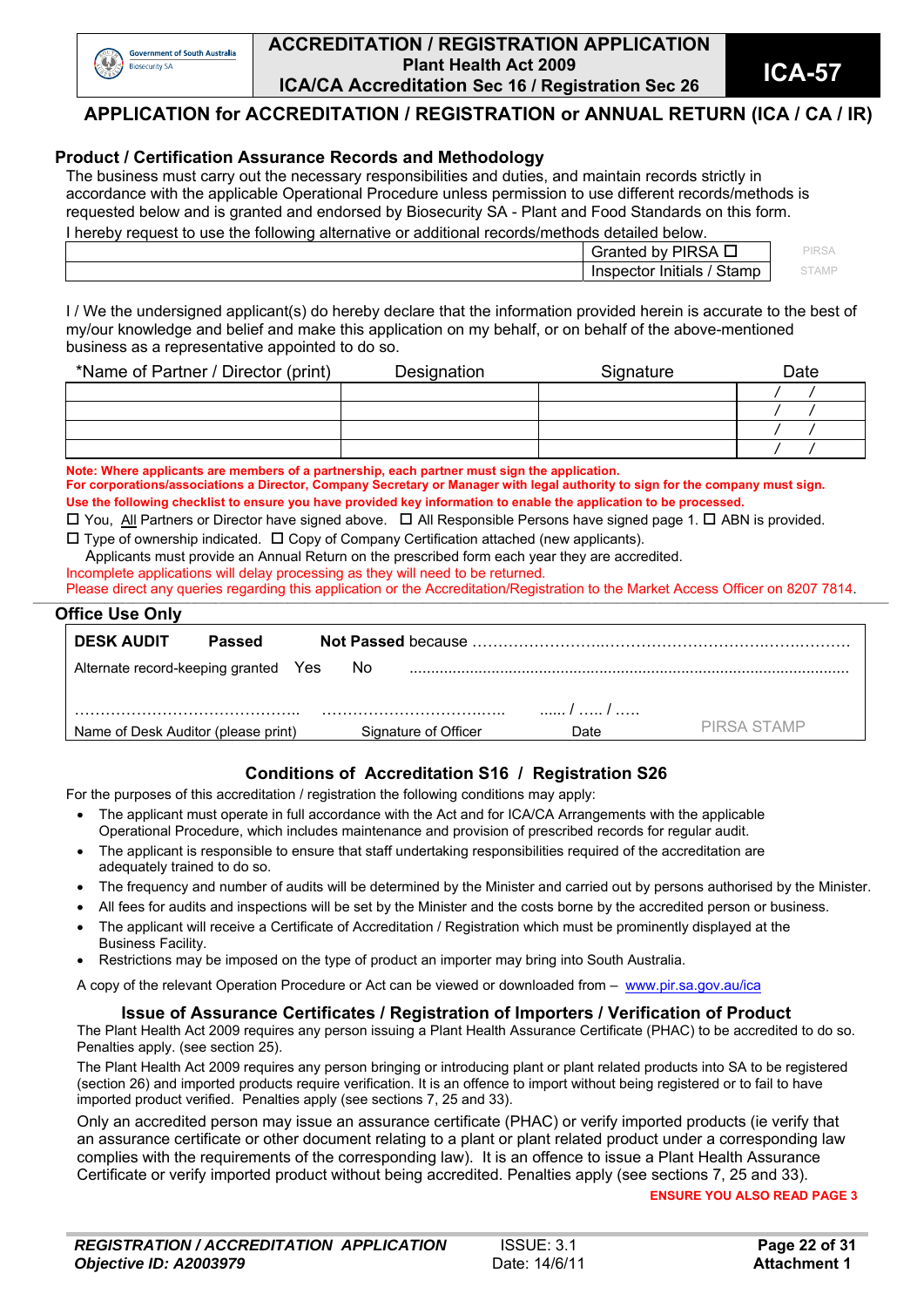

#### **ACCREDITATION / REGISTRATION APPLICATION Plant Health Act 2009 ICA/CA Accreditation Sec 16 / Registration Sec 26 <b>ICA-57**<br>**ICA/CA Accreditation Sec 16 / Registration Sec 26**

## **APPLICATION for ACCREDITATION / REGISTRATION or ANNUAL RETURN (ICA / CA / IR)**

#### **Application Notes**

The form must be fully completed by an Applicant on their behalf or on behalf of a legal entity/business that they have authority to represent. Partnerships require all partners to sign. Attach a separate page if there is insufficient space available for all required details. (Late fees apply for Annual Returns)

#### **Operational Procedure / Arrangement**

**The ICA / CA / IR number and name you are seeking Accreditation/Registration for must be entered here. E.g. ICA23, CA01 etc. Applications without these details will be delayed or not processed. (You may make application for both CA01/(IVCA) and IR01 by ticking the YES box)** 

#### **Applicant Details**

- **Type of Ownership** shall be either Individual, Partnership, Incorporated Company, Co-operative Association, Trust or other legal entity. (It may not be a Family Trust).
- **Name of the Legal Entity** either Individual, Business, Corporation, Association or Trust (if a Family Trust a trustee representing the Trust). Use attachment if insufficient room.
- **Address**; physical address of business is required
- **Partner Names**; all partners names must be provided.
- **Other Trading Name(s);** List any other trading names used. Use attachment if insufficient room**.**
- **ABN / ACN Number;** ABN is the Australian Business Number.
- **Convictions;** Need to answer whether you, or any Director of the business or anyone in a Management role been convicted of an indictable offence or offence involving dishonesty in the past five years ? This question must be answered. If it is not, the application will not be processed.

#### **Facility/ Accreditation Details**

- **Facility Address / Location;** Clearly indicate the location or physical address details where product will be prepared/verified that will enable a PIRSA officer to easily locate the premises. (Usually the registered address of the business).
- **Contact:** Name and role of the principal contact to be used in regard to the accreditation/Registration.
- **Property Valuation Number and Section and Hundred;** Must clearly indicate the Property Valuation Number, Section and Hundred of the property. These are available from the Council rate notice.
- **Postal Address;** A mailing address may be provided for posting of all correspondence.

#### **Persons Permitted To Sign or Verify Plant Health Certification**

- **Role;** The role of the person able to verify product on behalf of the accredited business.
- **Names;** The full name and specimen signature of each of these persons.

#### **Product Details**

- **Products Certified / Imported:** Indicate the imported product / equipment / machinery you expect to certify/verify using this procedure.
- **Seasonal Operator;** Indicate whether seasonal operation will apply and if so what months.
- **Consignments per year;** Importers to provide estimate number of consignments per year
- **Nursery Membership;** Nurseries to provide membership details
- **States of Origin;** Provide a yes for States that product is expected to come from.

#### **Product / Certification Assurance Records and Methodology**

Complete only if you wish to maintain records in alternate method to that specified in Procedure.

#### **Authorising / Signing**

The Applicant (individual, all partners or company director/senior manager) must sign acknowledging they represent the business seeking accreditation and the information is accurate. It is an offence under section 51 of the Plant Health Act 2009 to make a false or misleading statement (whether by reason of the inclusion or omission of a particular) in an application made or information provided. Penalties apply. Separate applications are required for each accreditation / registration. (i.e. ICA, CA, IVCA, Importer etc)

#### see www.pir.sa.gov.au/ica

Please direct queries regarding this Application, Accreditation or Registration to the Market Access Officer on 8207 7814.

Gary Cox,

Manager, Market Access & Systems, Biosecurity SA - Plant Health.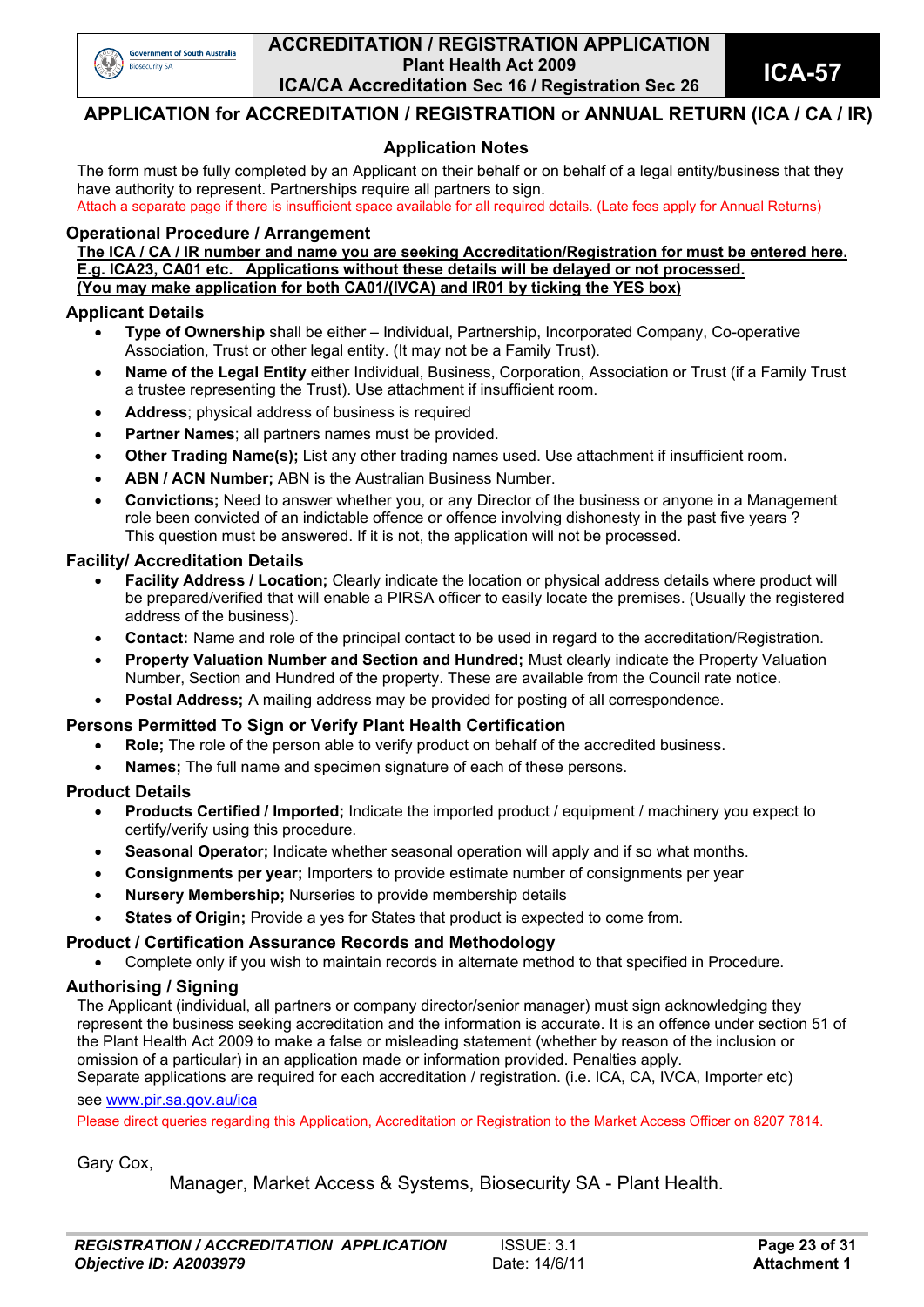



**Attachment 2** 

# **Produce Receipt Record**<br>Name of Business:

**Name of Business IP Number:** Record Number:

| Receival<br><b>Date</b> | <b>PHAC</b><br>/PHC<br><b>No</b> | <b>Produce</b><br>Origin | IP No. | <b>Treatment Status</b><br>(or condition<br>code) | <b>Produce Type</b> | Package<br>S | Qty   | Comments*           |
|-------------------------|----------------------------------|--------------------------|--------|---------------------------------------------------|---------------------|--------------|-------|---------------------|
| 30/09/14                | 123435                           | <b>Cairns</b>            | Q9999  | <b>ICA-21</b>                                     | <b>Bananas</b>      | <b>Bins</b>  | 1584k | <b>EXAMPLE ONLY</b> |
|                         |                                  |                          |        |                                                   |                     |              |       |                     |
|                         |                                  |                          |        |                                                   |                     |              |       |                     |
|                         |                                  |                          |        |                                                   |                     |              |       |                     |
|                         |                                  |                          |        |                                                   |                     |              |       |                     |
|                         |                                  |                          |        |                                                   |                     |              |       |                     |
|                         |                                  |                          |        |                                                   |                     |              |       |                     |
|                         |                                  |                          |        |                                                   |                     |              |       |                     |
|                         |                                  |                          |        |                                                   |                     |              |       |                     |
|                         |                                  |                          |        |                                                   |                     |              |       |                     |
|                         |                                  |                          |        |                                                   |                     |              |       |                     |
|                         |                                  |                          |        |                                                   |                     |              |       |                     |
|                         |                                  |                          |        |                                                   |                     |              |       |                     |
|                         |                                  |                          |        |                                                   |                     |              |       |                     |

\* Column for recording problems and discrepancies, and relevant pest or disease (e.g. consignment passed or rejected).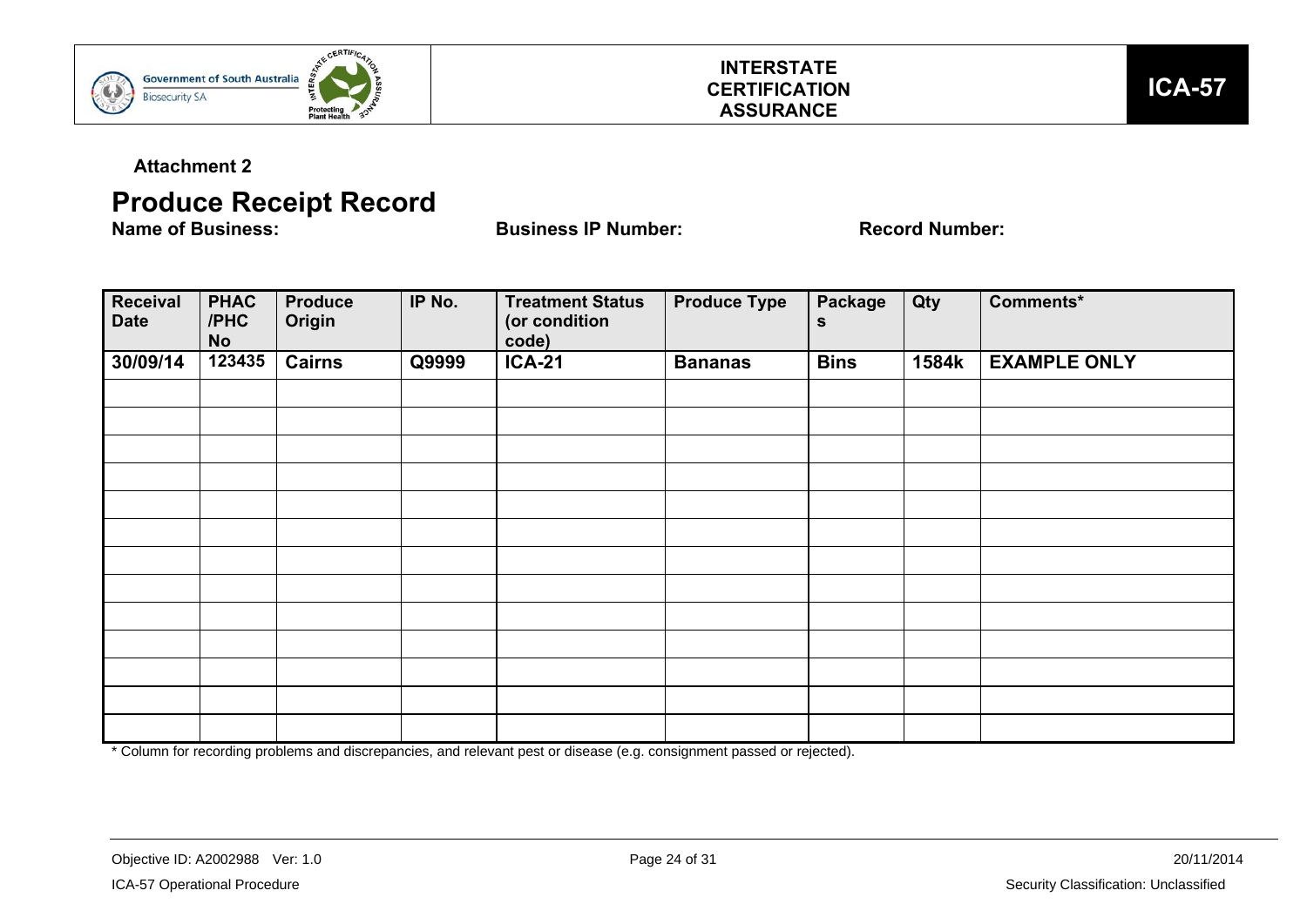



**Attachment 3** 

# **Repacking and Dispatch Record**<br>**Name of Business:**

**Name of Business IP Number:** Record Number:

| Original<br><b>PHAC /PHC</b><br>No. | <b>Original No.</b><br>of Packages | <b>New Package</b><br><b>Type</b> | <b>New</b><br><b>Package</b><br>Qty. or<br>Weight | <b>New</b><br><b>PHAC</b><br>No. | <b>Date</b><br><b>Repacking</b> | Comments* |
|-------------------------------------|------------------------------------|-----------------------------------|---------------------------------------------------|----------------------------------|---------------------------------|-----------|
| A00000                              | 2 bins                             | <b>Cartons</b>                    | 48                                                | P26571                           | 12/05/2014                      |           |
|                                     |                                    |                                   |                                                   |                                  |                                 |           |
|                                     |                                    |                                   |                                                   |                                  |                                 |           |
|                                     |                                    |                                   |                                                   |                                  |                                 |           |
|                                     |                                    |                                   |                                                   |                                  |                                 |           |
|                                     |                                    |                                   |                                                   |                                  |                                 |           |
|                                     |                                    |                                   |                                                   |                                  |                                 |           |
|                                     |                                    |                                   |                                                   |                                  |                                 |           |
|                                     |                                    |                                   |                                                   |                                  |                                 |           |
|                                     |                                    |                                   |                                                   |                                  |                                 |           |
|                                     |                                    |                                   |                                                   |                                  |                                 |           |
|                                     |                                    |                                   |                                                   |                                  |                                 |           |
|                                     |                                    |                                   |                                                   |                                  |                                 |           |
|                                     |                                    |                                   |                                                   |                                  |                                 |           |

\* Column for recording problems and discrepancies, and relevant pest or disease (e.g. consignment passed or rejected).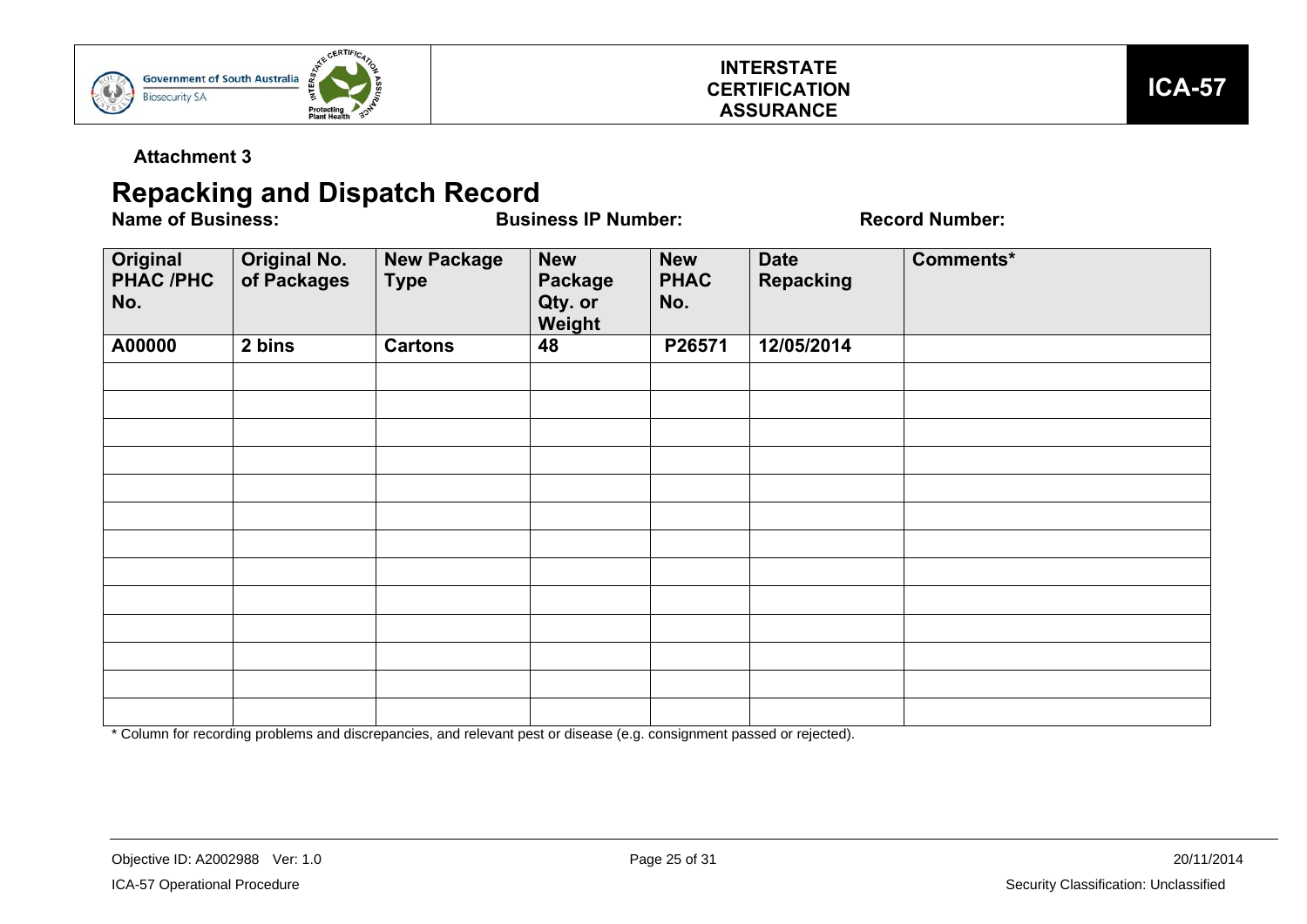

## **INTERSTATE CERTIFICATION ASSURANCE**

## **Attachment 4**

**Facility Plan** 

**ICA-57**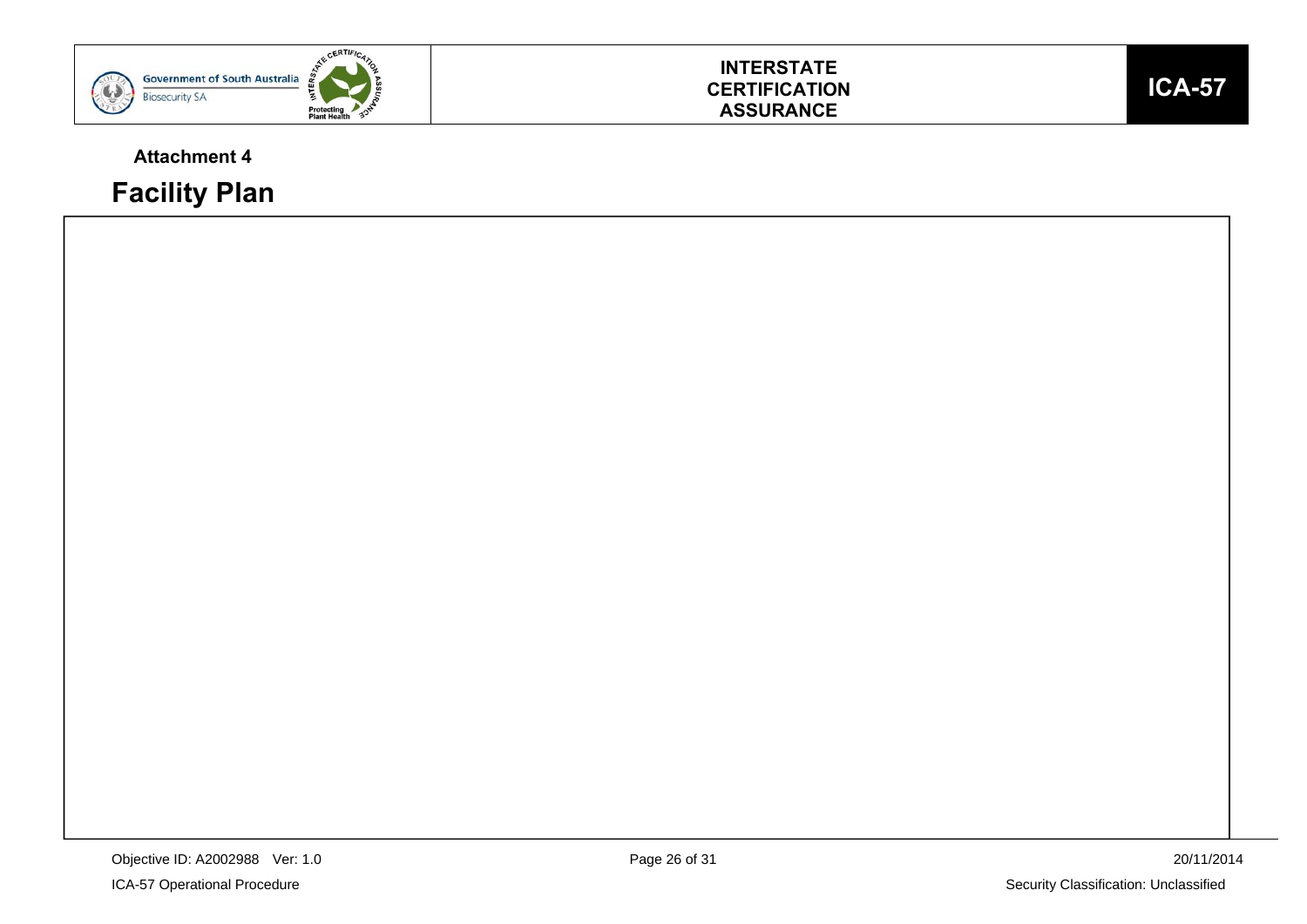

## **INTERSTATE CERTIFICATION ASSURANCE**



**Attachment 5** 

# **Air Temperature Record**<br>Name of Business:

**Name of Business IP Number:** Record Number:

| <b>Date</b> | <b>Start</b><br><b>Time</b> | <b>Sensor ID</b> | Sensor Reading (degrees)   Finish Time   Comments* |  | <b>Product</b><br><b>Controller</b><br><b>Signature</b> |
|-------------|-----------------------------|------------------|----------------------------------------------------|--|---------------------------------------------------------|
|             |                             |                  |                                                    |  |                                                         |
|             |                             |                  |                                                    |  |                                                         |
|             |                             |                  |                                                    |  |                                                         |
|             |                             |                  |                                                    |  |                                                         |
|             |                             |                  |                                                    |  |                                                         |
|             |                             |                  |                                                    |  |                                                         |
|             |                             |                  |                                                    |  |                                                         |

\* Column for recording problems and discrepancies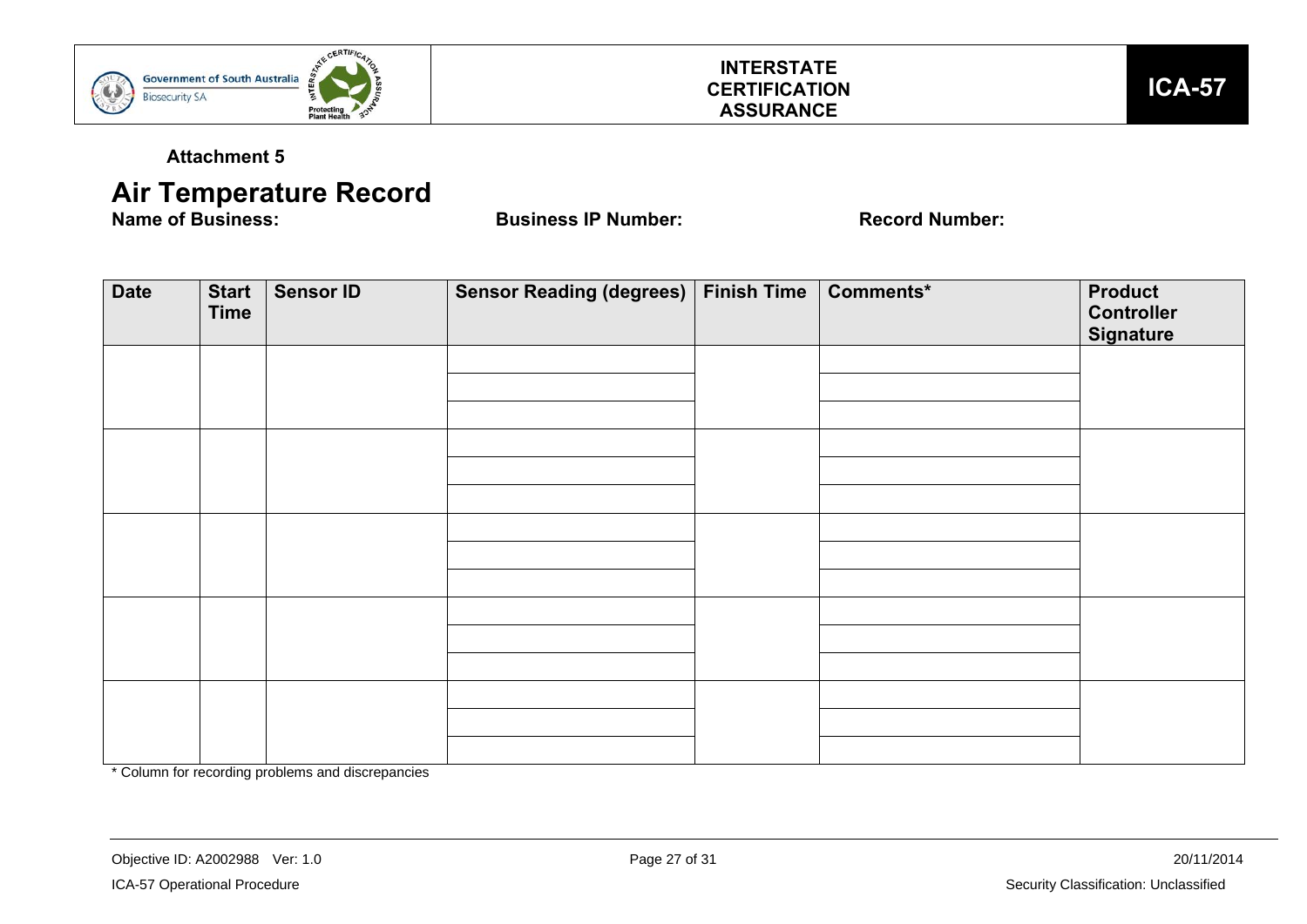





## **Attachment 6**

## **Sensor Calibration Test Record**

| <b>Business details</b> |                                |  |  |  |
|-------------------------|--------------------------------|--|--|--|
| Business name           | Data recoding instrument ID    |  |  |  |
| Place of Sensor         | Interstate produce number<br>S |  |  |  |

| Date of<br>testing | <b>Sensor</b><br>identification | <b>First</b><br>reading | <b>Second reading</b> | <b>Sensor</b><br>correction value<br>$(\pm$ °C) | Batch/size<br>treated | <b>Authorised Inspector</b><br>name | <b>Signature</b> |
|--------------------|---------------------------------|-------------------------|-----------------------|-------------------------------------------------|-----------------------|-------------------------------------|------------------|
|                    |                                 |                         |                       |                                                 |                       |                                     |                  |
|                    |                                 |                         |                       |                                                 |                       |                                     |                  |
|                    |                                 |                         |                       |                                                 |                       |                                     |                  |
|                    |                                 |                         |                       |                                                 |                       |                                     |                  |
|                    |                                 |                         |                       |                                                 |                       |                                     |                  |
|                    |                                 |                         |                       |                                                 |                       |                                     |                  |
|                    |                                 |                         |                       |                                                 |                       |                                     |                  |
|                    |                                 |                         |                       |                                                 |                       |                                     |                  |
|                    |                                 |                         |                       |                                                 |                       |                                     |                  |
|                    |                                 |                         |                       |                                                 |                       |                                     |                  |
|                    |                                 |                         |                       |                                                 |                       |                                     |                  |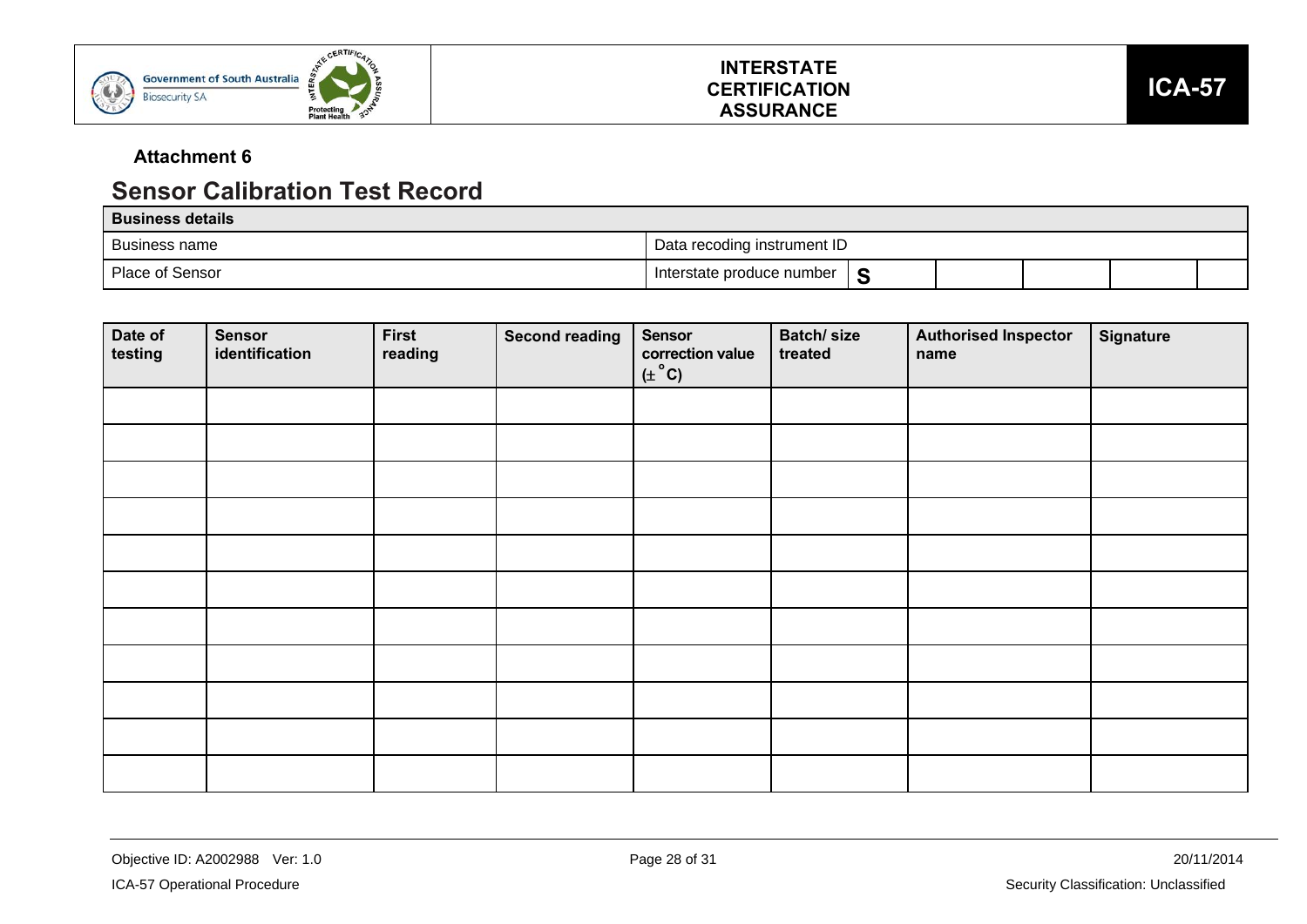

**Attachment 7** 

## **APPLICATION FOR ICA-57 FACILITY OR PROPERTY FREEDOM**

## **A SEPARATE FORM MUST BE COMPLETED FOR EACH FACILITY**

*The following details are to be provided to a business accredited under an interstate certification assurance (ICA) arrangement for certification of pest and disease free status of plants or plant products from the accredited property. Post completed forms to Biosecurity SA – Plant Health,33 Flemington Streeet, Glenside, SA 5065, Fax to 08 8207 7844 or scan and email to pirsa.planthealth@sa.gov.au.* 

#### **Please amend any errors or add relevant information**

|                                                       | <b>Thease amena any cribis or add relevant information</b>                     |                          |  |    |  |  |
|-------------------------------------------------------|--------------------------------------------------------------------------------|--------------------------|--|----|--|--|
|                                                       | <b>PROPERTY DETAILS</b>                                                        | PROPERTY APPROVAL NUMBER |  | PA |  |  |
| <b>Full Name</b><br>and Postal<br><b>Address of</b>   |                                                                                |                          |  |    |  |  |
| <b>Contact</b><br><b>Details</b>                      | Telephone                                                                      | Facsimile                |  |    |  |  |
|                                                       | Mobile                                                                         |                          |  |    |  |  |
|                                                       | E-mail                                                                         |                          |  |    |  |  |
| <b>Street</b><br><b>Address of</b><br><b>Facility</b> |                                                                                |                          |  |    |  |  |
| Property<br>Valuation<br>Numbers*                     | Ten digit valuation number from council or water rates NOT the property value) |                          |  |    |  |  |
| Produce<br>Type/Variety                               |                                                                                |                          |  |    |  |  |

#### *DECLARATION*

| Date                          |
|-------------------------------|
| Signature of Grower / Manager |

#### *OFFICE USE ONLY*

*CONFIRMATION OF PROPERTY PEST / DISEASE FREE STATUS* 

| QFF01   Grown in area more than: 15km □ 30km □ from a known Queensland Fruit Fly outbreak               |
|---------------------------------------------------------------------------------------------------------|
| MFF01   Grown in area more than: 15 km $\Box$ 30km $\Box$ from a known Mediterranean Fruit Fly outbreak |
| PHY01   Grown in area free from Phylloxera<br>$Yes \Box No \Box$                                        |

#### *BIOSECURITY SA APPROVAL*

Date Property Approval Endorsed...... / …… / ……

| Approval Expiry Date  /  / |  |
|----------------------------|--|
| .                          |  |

………………..…………………………….. ………………………………………. Name of Authorised Officer (please print) Signature of Authorised Officer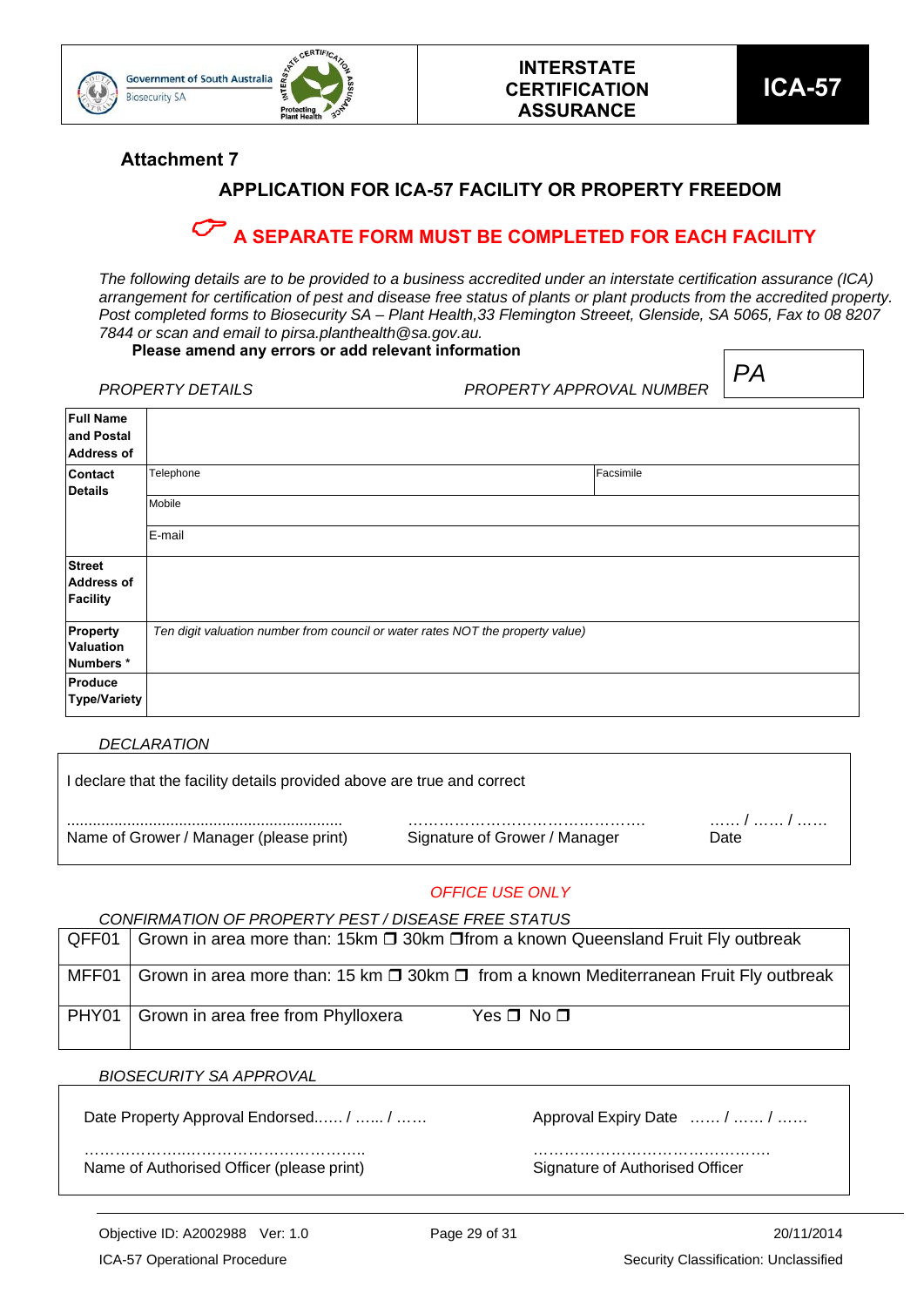

*PA99999* 

#### **Attachment 8**

## **APPLICATION FOR ICA-57 FACILITY OR PROPERTY FREEDOM (Completed Example)**

## **A SEPARATE FORM MUST BE COMPLETED FOR EACH FACILITY**

*The following details are to be provided to a business accredited under an interstate certification assurance (ICA) arrangement for certification of pest and disease free status of plants or plant products from the accredited property. Post completed forms to Biosecurity SA – Plant Health,33 Flemington Streeet, Glenside, SA 5065, Fax to 08 8207 7844 or scan and email to pirsa.planthealth@sa.gov.au.* 

#### **Please strike out any errors or add relevant information**

|                                  | PROPERTY DETAILS                                                               | <i>1 F</i> IUUUU<br>PROPERTY APPROVAL NUMBER                                        |
|----------------------------------|--------------------------------------------------------------------------------|-------------------------------------------------------------------------------------|
| <b>Full Name</b>                 | Sam's Fresh Produce                                                            |                                                                                     |
| land Postal                      | APML, Diagonal Road,                                                           |                                                                                     |
| Address of                       | Pooraka, SA 5095                                                               |                                                                                     |
| <b>Manager</b><br><b>Contact</b> | Telephone 08 8999 9999                                                         | <b>Facsimile 08 8999 9997</b>                                                       |
| <b>Details</b>                   | 0455 333 222<br><b>Mobile</b>                                                  |                                                                                     |
|                                  | <b>E-mail</b> sam@samsfresh.com.au                                             |                                                                                     |
| <b>Street</b>                    | Sam's Fresh Produce                                                            |                                                                                     |
| Address of                       | APML, Diagonal Road,                                                           |                                                                                     |
| Facility                         | Pooraka, SA 5095                                                               |                                                                                     |
| <b>Property</b>                  | Ten digit valuation number from council or water rates NOT the property value) |                                                                                     |
| <b>Valuation</b>                 | 9333644722                                                                     |                                                                                     |
| Numbers *                        |                                                                                |                                                                                     |
| <b>Produce</b>                   |                                                                                | Tomatoes, Capsicums, mangoes, paw-paw, rockmelon, honeydew, watermelon, stone fruit |
| <b>Type/Variety</b>              |                                                                                |                                                                                     |

#### *DECLARATION*

| I declare that the facility details provided above are true and correct |                               |      |  |       |  |  |  |  |  |
|-------------------------------------------------------------------------|-------------------------------|------|--|-------|--|--|--|--|--|
| Sam Samuels                                                             | <b>Sam Samuels</b>            | 26 6 |  | -2014 |  |  |  |  |  |
| Name of Grower / Manager (please print)                                 | Signature of Grower / Manager | Date |  |       |  |  |  |  |  |

#### *OFFICE USE ONLY*

*CONFIRMATION OF PROPERTY PEST / DISEASE FREE STATUS* 

| $QFF01$ Grown in area more than: 7.5 km $\square$ 30km $\square$ from a known Queensland Fruit Fly outbreak |
|-------------------------------------------------------------------------------------------------------------|
| MFF01   Grown in area more than: 7.5 km $\Box$ 30km $\Box$ from a known Mediterranean Fruit Fly outbreak    |
| PHY01   Grown in area free from Phylloxera<br>Yes Π No Π                                                    |

*BIOSECURITY SA APPROVAL* Date Property Approval Endorsed...... / …… / …… Approval Expiry Date …… / …… / ……

………………..…………………………….. ………………………………………. Name of Authorised Officer (please print) Signature of Authorised Officer